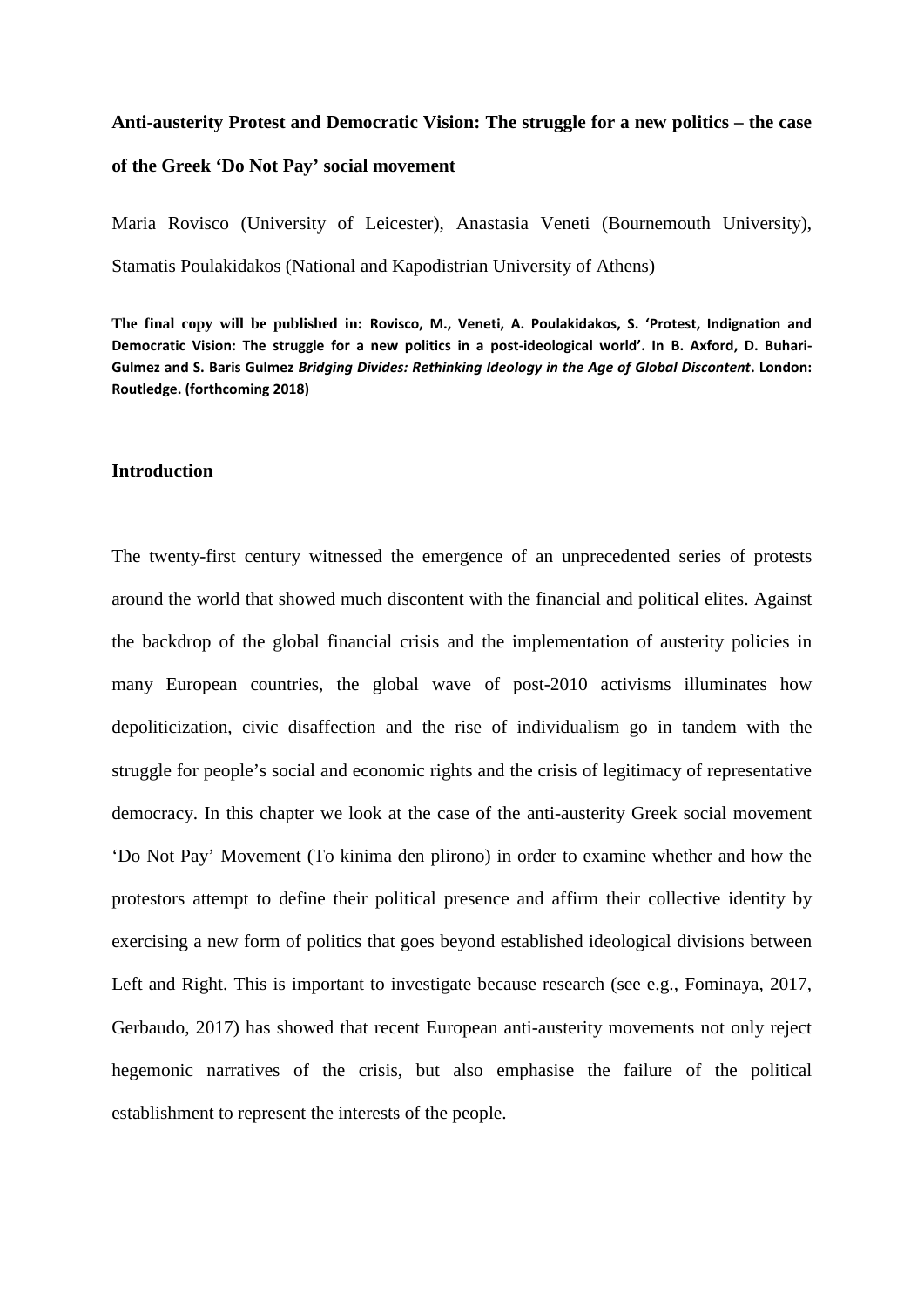While most research on anti-austerity European movements focuses on mass social mobilisations, occupations, and large-scale demonstrations, much less attention has been paid to mobilisation for everyday forms of grassroots resistance and solidarity initiatives. Our interest in this case study of the 'Do not pay' movement stems from the recognition that the protestors use less explicitly political acts that could be understood as micro-acts of resistance that do not involve mass mobilisations. The 'Do not pay movement' [kinima den plirono] was established in 2009 primarily as a loosely organised, impulsive reaction against the high fares at toll stations at national roads. Starting off with a series of toll occupations, the movement soon evolved into an organised collective formation with steady presence in public life through diverse forms of protesting against various anti-austerity policies that have been imposed to the Greek economy under the bailout treaty. The determination of its members and the persistent protest acts attracted international media attention from media outlets such as The Guardian and Reuters (*Guardian*, 2017; *Reuters*, 2017; *Reading Eagle*, 2017). In our research, we aim to understand the message of the movement, the collective identity of the protestors and the tactics used to mobilize the people that will support it. In so doing, we also seek to examine how the protestors discursively construct their opponents and how they respond to austerity policies and ideologies at national level and beyond.

#### **The rise of European anti-austerity movements**

The twenty-first century witnessed the emergence of an unprecedented series of protests around the world whose politics has challenged traditional ideological cleavages in the Left-Right spectrum. Anti-austerity mobilisations and protests are part of the so-called global wave of post-2010 activisms (Fominaya, 2017; Biekart and Fowler, 2013). As demonstrated by (Kaldor and Selchow, 2013: 88), frustration with formal politics is what connects different types of protests, actions, campaigns and initiatives from long-term occupations of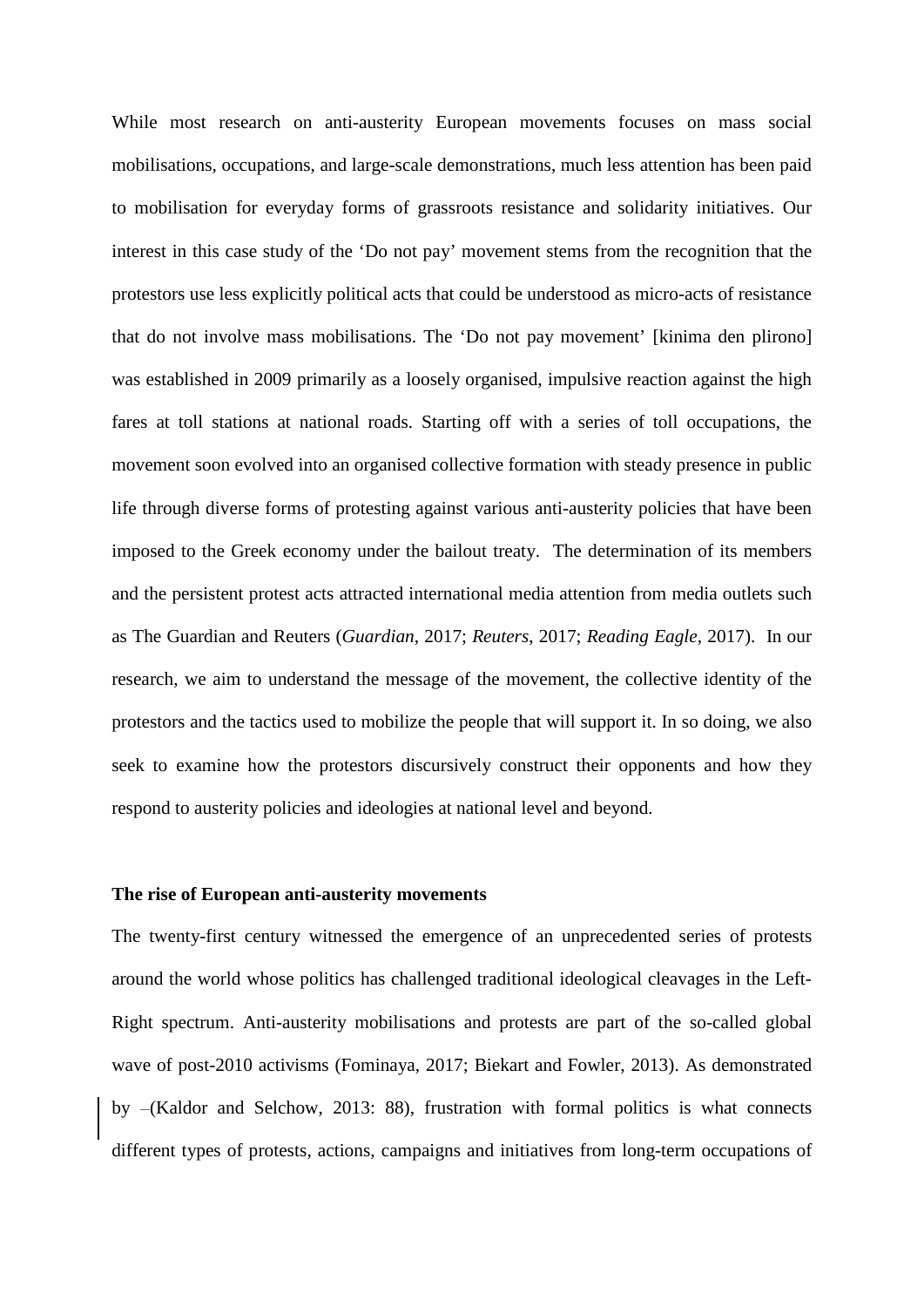public spaces to mass mobilizations. Inspired, to some degree, by the pro-democracy struggles of the Arab uprisings in 2011 (Glasius and Pleyers, 2013: 551), the grievances and discontent of anti-austerity European movements have a rather domestic reach. They are directed primarily towards national political and oligarchies (Fominaya, 2017: 3; Gerbaudo, 2017) with the aim at highlighting the crisis of legitimacy of representative democracy. In the European context, anti-austerity resistance is intrinsically linked to a public debate about the nature and meaning of democracy as activists in Spain, Portugal and Greece and other European countries go on to reclaim state democracy and its institutions. As argued by Fominaya (2017), European anti-austerity movements are essentially counter-hegemonic movements because they seek to contest specific austerity policies, while also targeting the capitalism system and the neo-liberal drive of the state. Differently from other previous social movements (e.g. the European social forums and the European counter-summits), which were open to representatives of all civil society groups and emphasized mobilization for concrete demands, much of the new resistance against austerity is enacted by autonomous actors (Kaldor and Selchow, 2013) who embrace principles of non-partisanship and advocate a range of protest tactics from the Spanish Indignados' occupations of public space and largescale mass mobilisations to everyday forms of grassroots resistance and solidarity initiatives in Greece (Vaiou and Kalandides, 2017). What is striking in this wave of anti-austerity protest is that while the protestors direct their discontent towards the neoliberal capitalist agenda and often explicitly challenge supranational structures - such as the EU, the European Central Bank, or the IMF – they have showed little interest in transforming European governance structures and policies. As noted by Pianta and Gerbaudo (2014: 1), 'antiausterity protests have largely developed at a national level with limited transnational coordination and vision'. Anti-austerity protest in Europe is also different from those new social movements (e.g., Global Justice Movement) that during the 1990s and early 2000s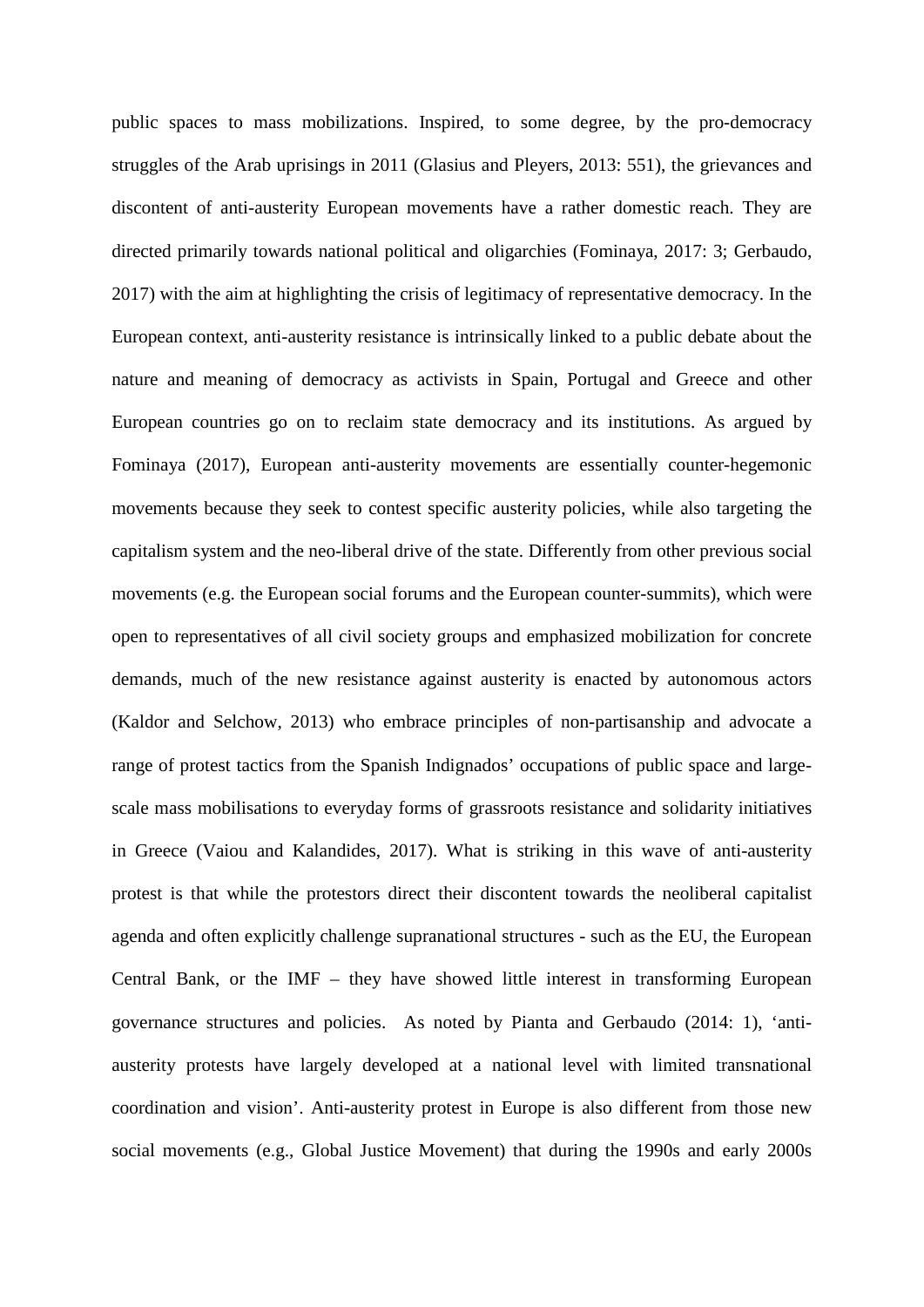were mobilising for issues such as peace, the environment, and global justice (Rudig and Karyotis, 2014: 487; Fominaya, 2015). It is against the backdrop of the financial crisis and the rise of austerity policies across Europe that a new counter-hegemonic politics and resistance has been carried on by two main sets of actors: the institutional Left (e.g. unions, smaller parties) and more autonomous 'subterranean' actors that adopt the principles on nonpartisanship (Fominaya, 2017:3). This unprecedented combination of 'old' and 'new' actors – which position themselves beyond traditional political ideologies in the Left/Right Spectrum – has enabled the protestors to explore new forms of collection action and new forms of political participation beyond formal politics. For example, the Spanish and Portuguese Indignados actively rejected banners representing organized groups or unions in their collective self-representation as a global non-partisan movement of ordinary citizens that speak and act for themselves (Baiocchi and Ganuza, 2012: 115). Unsurprisingly, the indignados were not particularly interested in devising a coherent political programme which could represent the interests of different organized groups and institutional structures and categories (e.g. class) (Rovisco, 2016). Against the backdrop of the loss of trust and faith in party-political systems, media manipulation, precarious working conditions and voter apathy that are primarily experienced at the national level, the counter-hegemonic narrative of antiausterity protest pitches 'us' (the people, ordinary citizens) against them (the political and economic elites that fail to represent the people). By questioning the legitimacy of the political and economic elites to represent the people, anti-austerity protestors have sought to contest those hegemonic narratives that define the financial crisis as unavoidable and austerity policies as the inevitable result of these same processes (Fominaya, 2017: 15). The new protest politics is, as noted by Gerbaudo (20176: 37) uses the discourse of citizenship – 'us' (ordinary and indignant citizens) - as a means to construct an inclusive 'common ground' for protest mobilisation. The new anti-austerity resistance is, arguably, as much a response to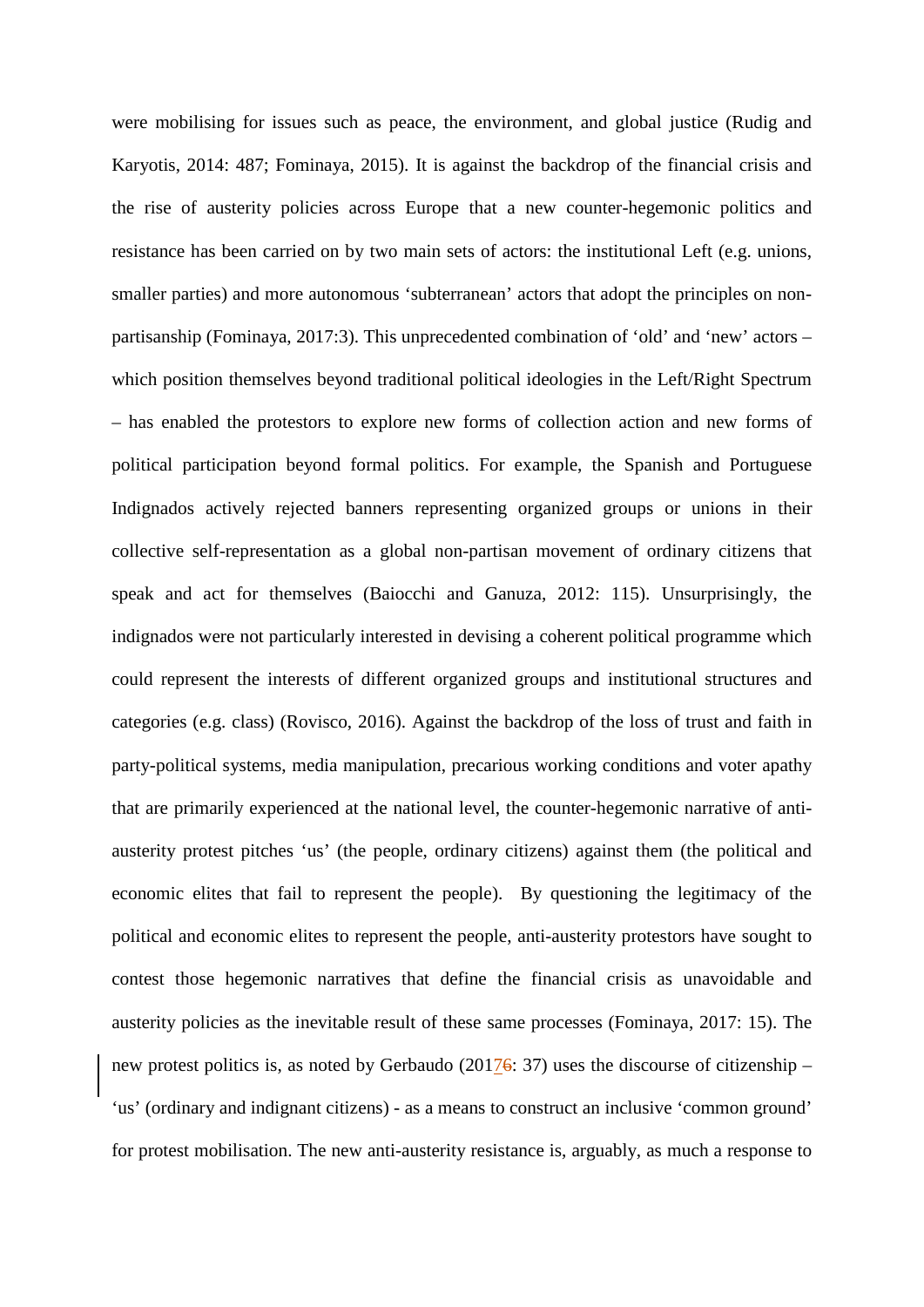the financial and political crisis as an attempt to find new political solutions at the national level for the questions of the distribution of wealth and the distribution of political power (see Prentoulis and Thomassen, 2012: 6-7) at a time when many ordinary citizens lost trust in traditional institutions of democratic representation. As Kaldor and Selchow (2013: 86), showed in their study of subterranean politics in Europe, distrust in the political elites applies not only to national governments, but also to the political class in general regardless of their political alignment within the Left-Right spectrum. One of the key reasons why the state becomes the focus and target of anti-austerity protest is because the protestors refuse to accept hegemonic narratives that sanction austerity policies by laying the responsibility for the financial crisis and austerity to global economic processes beyond state control (see Fominaya, 2017: 5). Not surprisingly, in Greece and Spain, the majority of protest targets, issues, participants and identities in anti-austerity protests are domestic (Bourne and Chatzopoulou, 2015 cited in Fominaya, 2017: 6). In the Greek context, claims for a genuine democracy go often in tandem with demands for a stronger and more effective state (Simiti, 2014: 9). As insightfully argued by Gerbaudo (2017: 37), anti-austerity movements put forward a radical and anti-oligarchic discourse of citizenship that 'that frames the contemporary conflict as one between the citizenry and the oligarchy, and sees the solution to the present predicament in a reintegration of 'aggrieved citizens' within state institutions, from the municipal to the national level, seen as the only available means to reassert collective control on the economy and society'.

However, it is important to recognize that the anti-hegemonic or anti-oligarchic narrative is not solely underpinned by frames of meaning that seek to demonise the economic and political elites. There is clearly in the narrative frames employed by anti-austerity protestors an attempt to mobilise, on the one hand, for new forms of state-based direct democracy, online referenda and popular initiatives (see Gerbaudo, 2017: 37), and, on the other,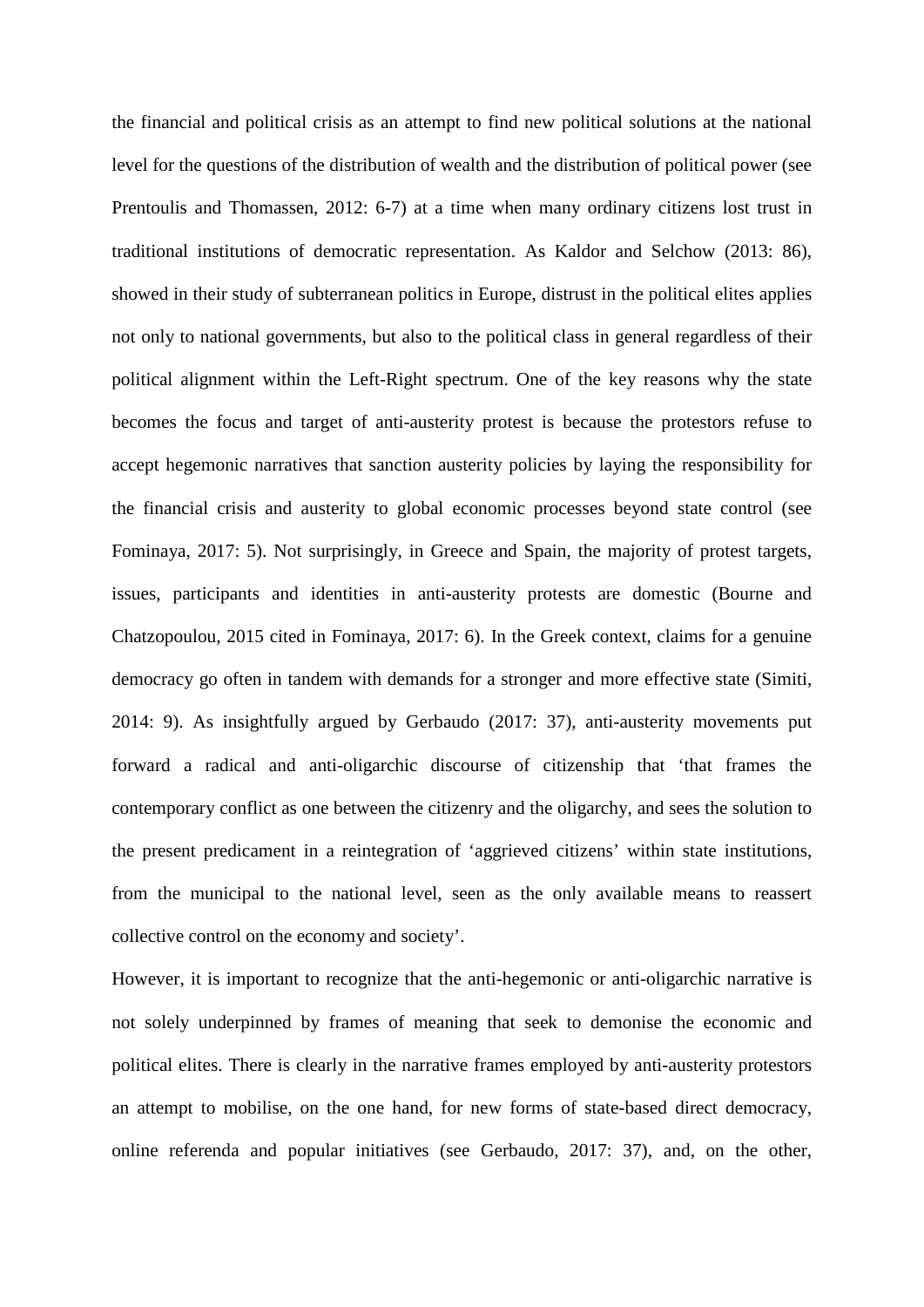mobilisations for more participatory forms of democracy beyond the state. For example, by reclaiming the square as a place where citizens can congregate again, the Spanish and Portuguese indignados tried to reinvent democracy as a practical, performative and participatory component of publicness. Square politics offered the possibility to both imagine and put into practice a more participatory democracy. Through a range of innovative offline and online communicative practices and long-term occupations of public space, the protestors were able to re-imagine the urban square as the site of active democracy where ordinary citizens can come together to discuss issues of public concern (Rovisco, 2017; Rovisco and Ong, 2016). The new anti-austerity protest politics can, therefore, be seen as an experiment with democracy that opens new avenues for 'projects of collective re-imagination of democracy' that are tied to- 'the subjective experience of participating in politics in a new way' (Selchow and Kaldor, 2013: 88). But while 'square politics' enabled the protestors to reclaim public spaces to play out democratic struggles and new political subjectivities, European anti-austerity resistance does not rely solely on social mobilisations or attempts to implement direct democracy in local public spaces, which is what Glasius and Pleyers (2013: 556) call 'prefigurative activism'. Forms of anti-austerity resistance can also be found in everyday forms of grassroots resistance, including new 'survival tactics' and solidarity initiatives such as neighbourhood food banks, solidarity economy initiatives, alternative currency networks, and new alternative media initiatives, that typically receive little attention in the mainstream media (see Karyotis and Rudig, 2017: 5; Fominaya, 2017: 15). Arguably, then, anti-austerity resistance plays out alternative forms of political participation and a new way of doing politics. This new 'civic politics' can be seen as 'a politics of citizens who do not feel represented by existing political institutions, including parties and trade unions, as expressed by recurrent slogans like 'no me representan' (they don't represent me)' (Pianta and Gerbaudo, 2014: 2; see also Gerbaudo 2012). What is at issue here is the articulation of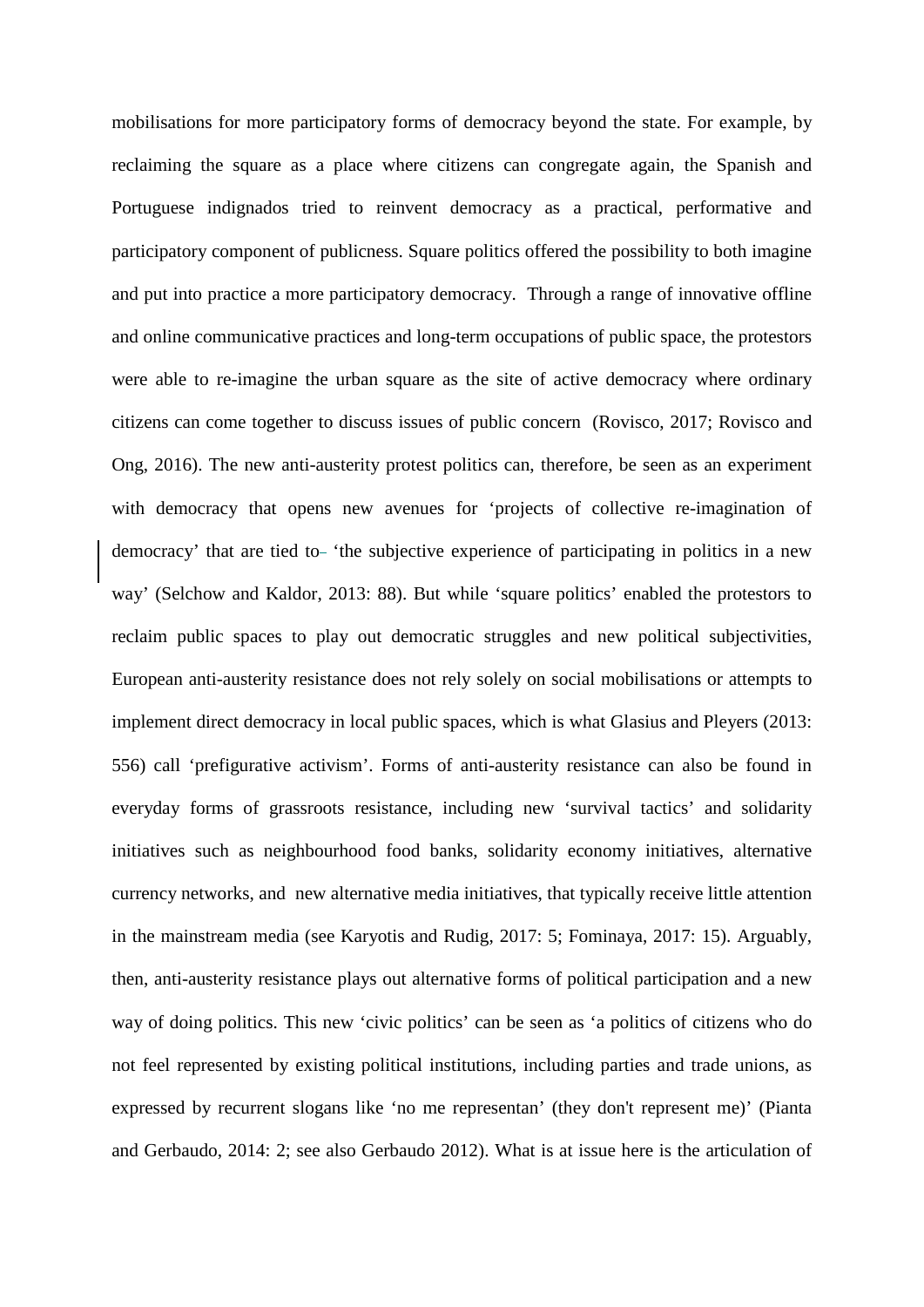democratic struggles that respond to the crisis of political representation with tangible and real alternatives to the politics of austerity, rather than a programme of political demands that is aligned with specific ideologies in the traditional Left-Right spectrum. Although there is already an emerging body of research on European anti-austerity movements, much of this research focuses on collective action that involves small and large-scale social mobilisations and protests that have succeeded in galvanising the attention of mainstream media. Much less attention has been paid to everyday grassroots forms of dissent, 'survival tactics', and new forms of social organization that are also part of the make-up of European anti-austerity movements.

## **Anti-austerity resistance in Greece**

Anti-austerity protests involving mass mobilisations not only of the working class but also middle-class strata were much more prominent and visible in Greece than in other European countries whose governments had to respond to the demands of the so-called Troika by implementing austerity policies. Anti-austerity resistance since 2009 can be seen as a response to the dismantling of the welfare state, which involved austerity policies that slashed wages and pensions in the private and public sectors and the tax raises (Simiti, 2014: 4-5). Unlike other anti-austerity protests in Western Europe, the wave of protest and mass mobilisations in Greece was not primarily carried on by relatively young, educated middle class groups, but by ordinary people of different educational backgrounds and age cohorts. In fact, as noted by Rudig and Karyotis (2013: 507-508), it was 'those in full-time employment who are most likely to be involved in both strikes and demonstrations (…). In other words, those involved most closely in economic life, rather than people on the margins or outside of the labour force, are the main carriers of this protest movement'. In addition, unlike other anti-austerity protest like the Spanish Indignados, anti-austerity resistance in Greece,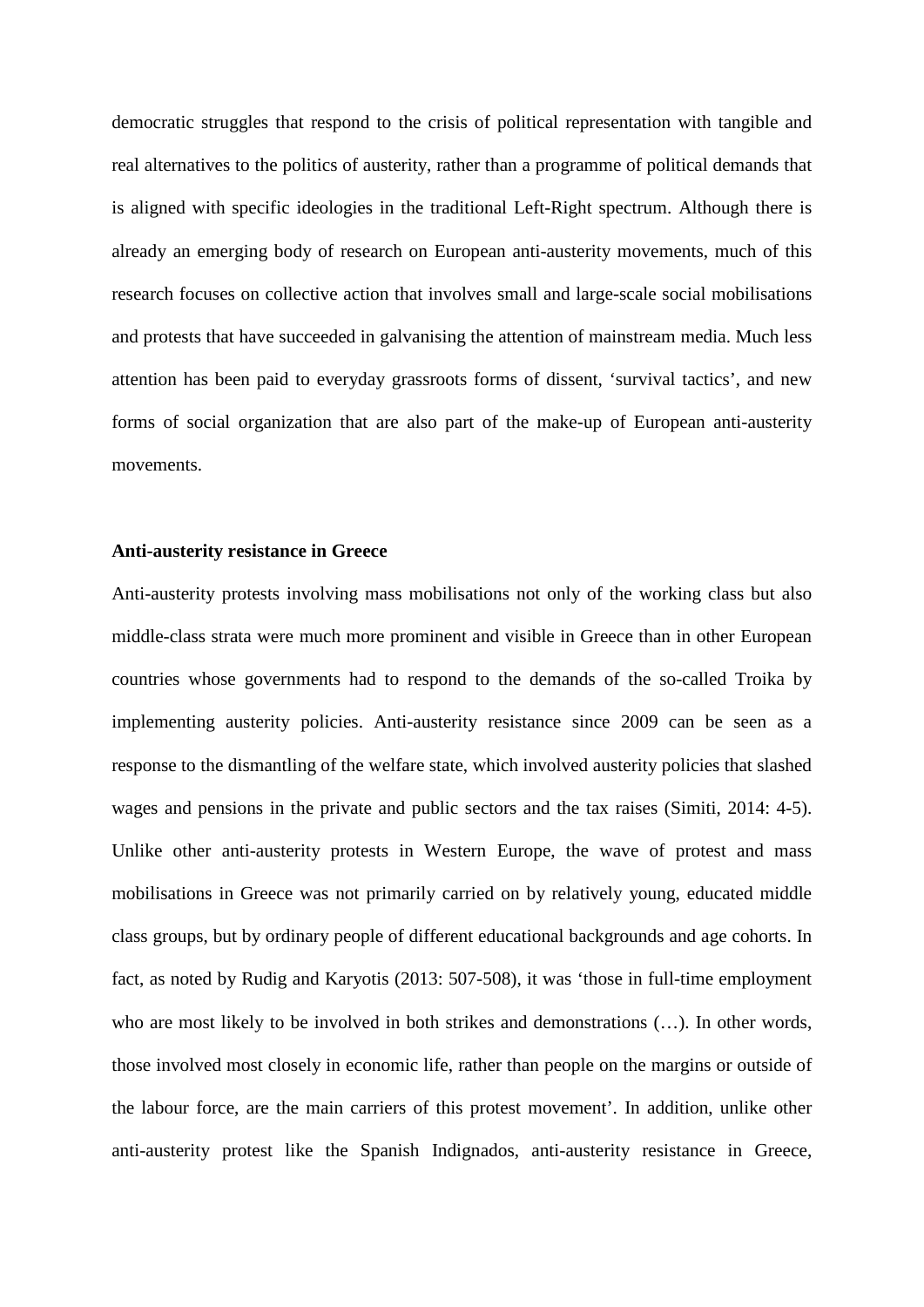collective action involved a mix of 'old' and new actors, trade unions, Left-wing political parties and the Greek Indignados for a short period in 2011 (see Kanellopoulos at all, 2017: 115). It is important to note that 'old' actors linked to trade unions and partisan political organizations were central to mass anti-austerity protests in Greece. As argued by Rudig and Karyotis (2013: 509), 'protest against austerity also has a feeling of 'old' politics about it that may be reminiscent of the strike movements of previous decades. With four out of five participants having taken part in protest before, it is evident that many of the usual suspects were re-mobilized; that is, employed people who are trade union members and have left-wing political views' (Rudig and Karyotis, 2013: 509). In the Greek anti-austerity protests 'old' actors and 'old' partisan politics remain more firmly entrenched than in other European antiausterity protests. Notably, anti-austerity protest in Greece needs to be understood against the backdrop of a peculiar phenomenon where political parties (in particular, the Greek leftist parties) are strongly involved with grassroots protest taking place in the streets (see Kanellopoulos at all, 2017: 114-115).

Anti-austerity protests in Greece cannot be reduced, nonetheless, to mass mobilisations and public demonstrations. Collective action against austerity was also carried on by activists who became engaged in social economy and solidarity protests, which is a dimension of protest that requires further research. It is important to recognize that there has been emphasis on collective action that is carried on by everyday practices of resistance that take the form of solidarity economy from food parcels and social pharmacies to electricity reconnection and community self-help centers (Ishkanian, Glasius and Ali, 2013: 10; Karyotis and Rudig, 2017: 5). As insightfully noted by Vaiou and Kalandides (2017: 451) 'beyond the 'heroic' moments of overtly political actions, daily routines of solidarity produce new interactions between people, create new spaces of emotional or material support, induce practices of exchange and inevitably conflict'.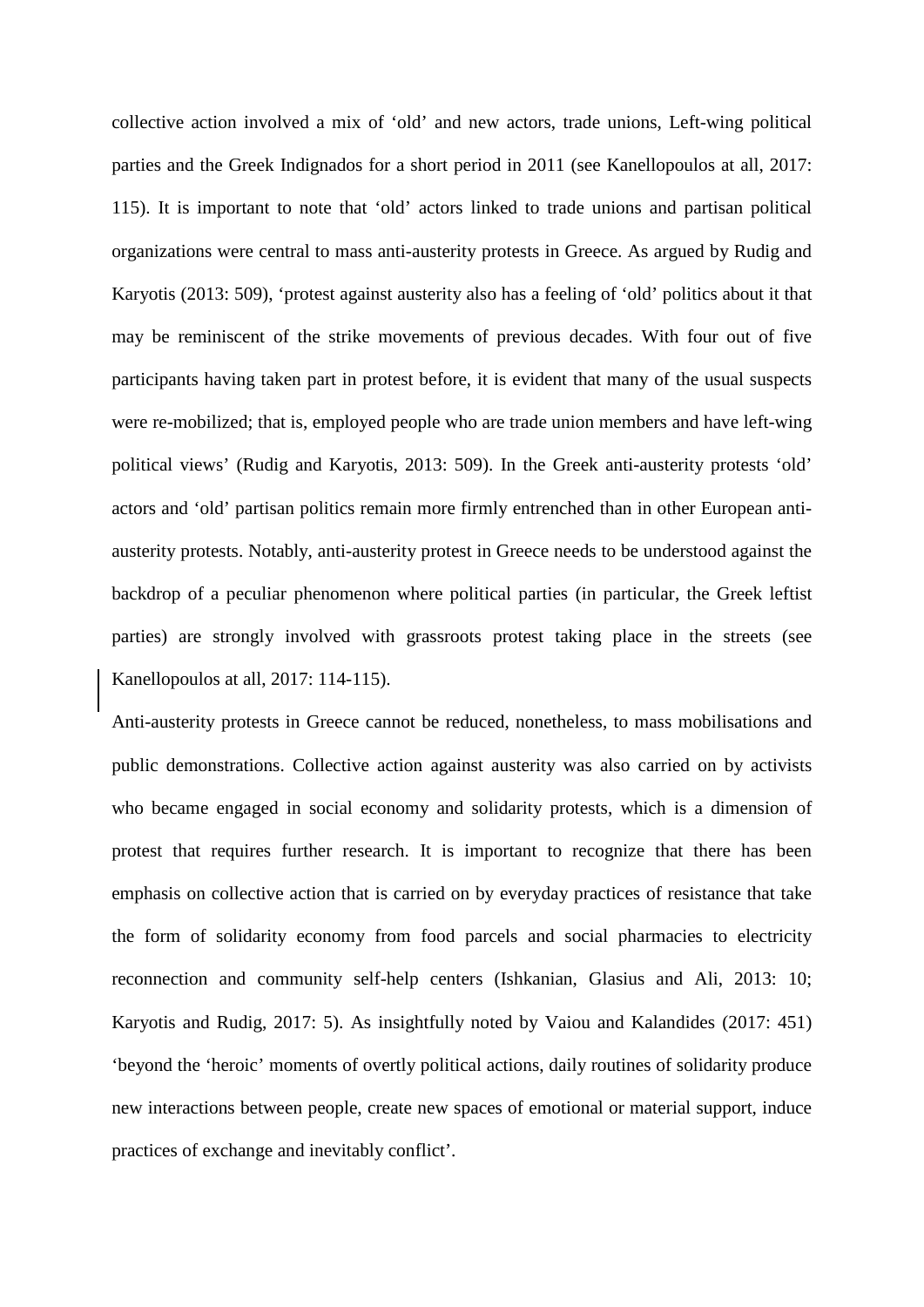#### **Methodological approach**

To answer our research questions, we primarily draw upon empirical material from four semi-structured, in-depth interviews with the founding members - more specifically members of the administrative committee - of the Greek 'Do not pay movement'. The interviews were conducted in January 2017 in Athens, Greece with the founding members of the movement namely, Elias Papadopoulos, Leonidas Papadopoulos, Maria Lekakou and Yannis Damoulis. It is worth noting here that the first three members mentioned above are part of the same family, i.e., mother and the two sons. The interviews allowed the researchers to gain an understanding of the movement's mission, values, motivations and tactics (Arksey and Knight, 1999). Using discourse analysis, we analysed the interview data across two main thematic categories, namely (a) their collective self- identification defined in terms of the opposition towards those they protest against, and (b) their protest activities and tactics to which we refer here as 'micro-acts' of resistance. Our methodological approach is complemented by discourse analysis of public documentation about the movement's aims and collective action found in the movement's official web page [\(http://www.kinimadenplirono.gr/\)](http://www.kinimadenplirono.gr/). The movement keeps a much updated and well-organised web page. Specifically, we analysed the following sections from the movement's web page: the manifesto, Main Positions [vasikes theseis], Our Actions [oi draseis mas]. Several researchers (Tonkiss, 2012; Fairclough & Fairclough, 2012) support that our lives are conducted through language; hence, discourse analysis of our data helped us understand the relationship between language, subjectivity, social practices and power. Language constitutes a field of values and ideas, thus an ideological field that forms the way we see the world (Matheson, 2005: 3-4). Under this rationale, language can be used to understand human behavior and experience, through the examination of the dialectic frames (discourses), their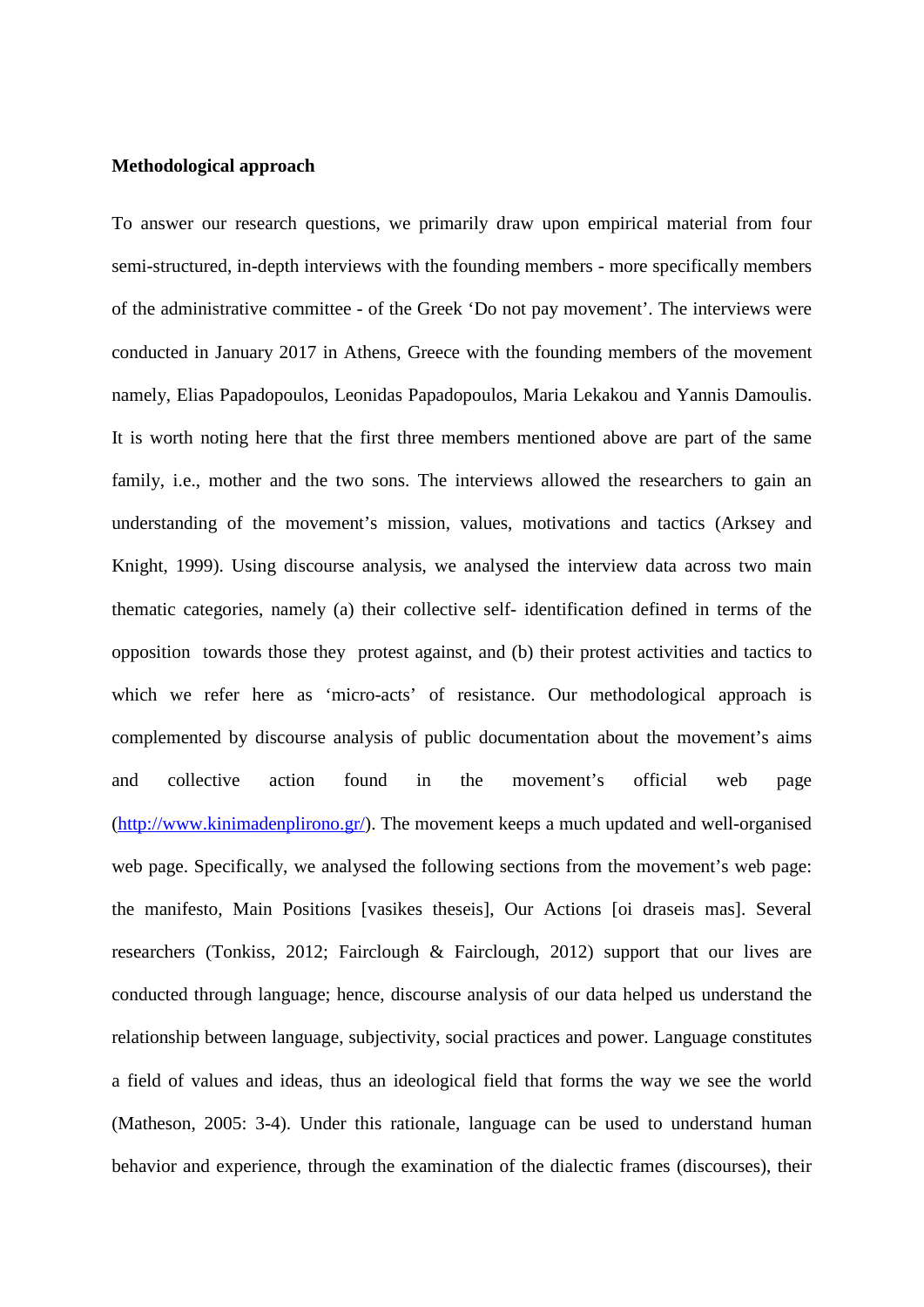role in the construction of social phenomena and the relationship between discourse and power (Burr, 1995: 2). In this vein, discourse analysis, allowed us to investigate bidirectional and complex relations between the members' discourses and their social practices. The human understanding of the world stems, therefore, from its classification in "discursive analytical terms" (Burr, 1995: 3) in specific narratives. For the purposes of this study, we focused on the members' political narrative on issues related to social (in)justice and (in)equality in the Greek society as well as on their interpretative repertoires. In this context, we are primarily interested in understanding the ways they construct reality and place themselves and their actions within it (Tonkiss, 2012: 412).

#### **Us versus them framing – the people contra the elites**

In this section, we look at the "us" versus "them" framing that underpins the political narrative of the 'Do not pay movement' and their collective self-identification as a movement of opposition to the elites. Our interview data and discourse analysis of some of the public documentation available in the website of the movement suggest that the interviewees' articulate their ideological stance and collective identity in terms of a stark opposition with the ideological orientations of the political and financial elites. The "us" (the people) vs. "them" (the corrupt political and financial elites) framing is primarily aimed at stressing their opposition to the "unfairness" and "inequality" stemming from the actions of these elites. It is crucial to pay attention to the "us" versus - "them" framing because this is significant in terms of articulating the construction of a collective identity and their grievances. As noted above, the initial grievances of the 'Do not pay movement' were the protests against the increased tolls' prices imposed by private construction companies in newly constructed or renovated Greek national roads. This remains a controversial issue in Greece.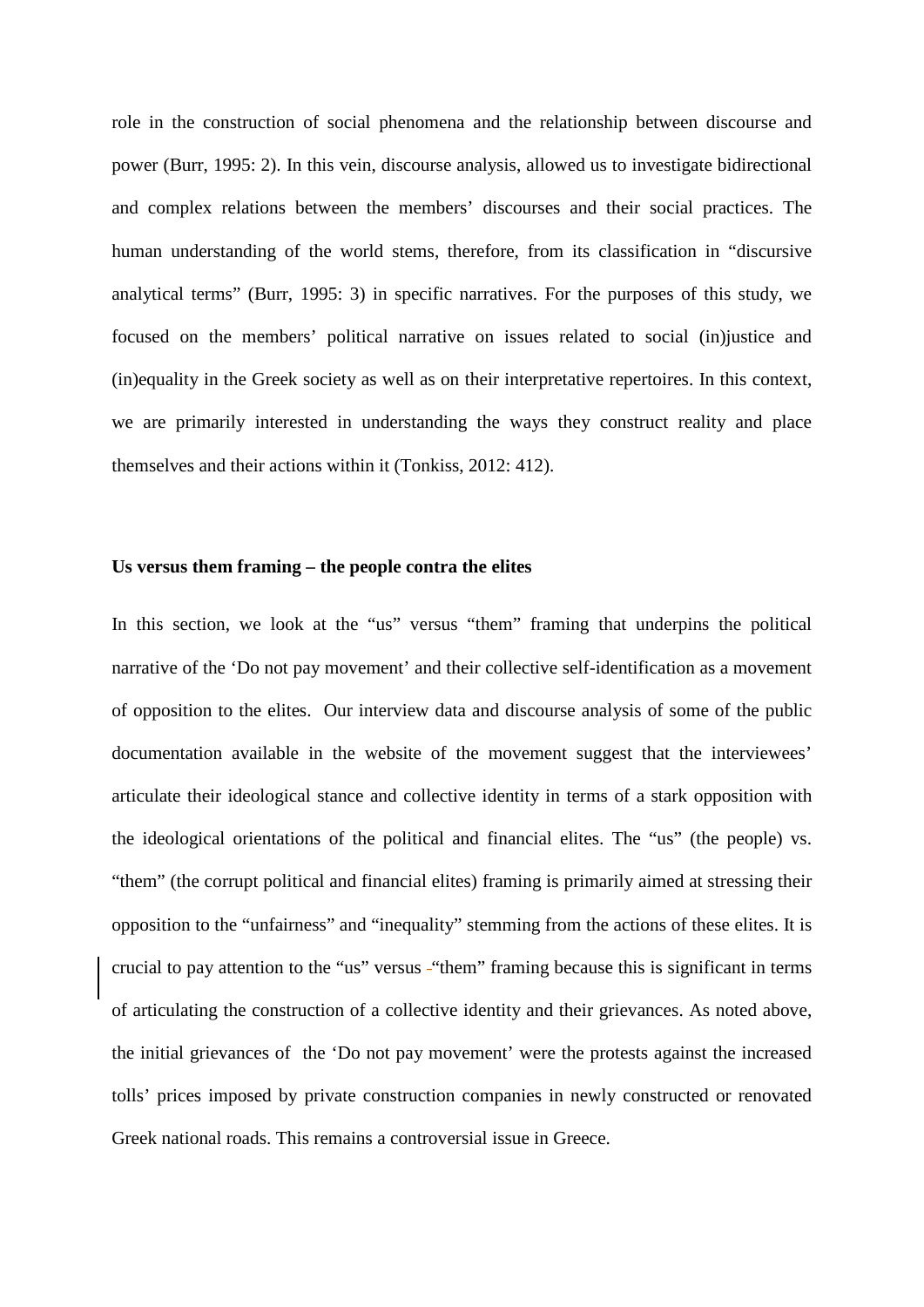According to Maria Lekakou, the expensive toll rates constituted the trigger that activated the birth of the movement, since their reaction to the newly established high toll rates was initially the protests at specific toll stations of the national roads in Greece which led the protestors to the occupation and "opening" for free drive through of several toll stations, mainly the ones closer to Athens. This incident constitutes this first act of injustice that is framed as "inequality" by all interviewees. As Elias Papadopoulos argues, "the regime of big construction companies in the country was receiving privileged funding by the Greek state and was actually taking no investment risks". This was because the Greek state had been the guarantor of those loans. This situation was for us an extra motive to keep on fighting against this 'diaploki'" (the word used to denote the vested interwoven interests between the political and financial elites in Greece)". Such vested interests have been constantly supported, according to Mrs. Lekakou, by all Greek governments and the majority of the Greek political system since 2007:

"This whole thing began in 2007, during Souflias's ministry, but with the agreement of all other parties. In 2010 the constructors claimed huge compensations from the state, because the banks could not fund them. Papandreou, $<sup>2</sup>$  $<sup>2</sup>$  $<sup>2</sup>$  having signed the first</sup> memorandum could not give them the amounts of money they asked for, but later on, in 201[3](#page-10-2), Samaras<sup>3</sup> gave them huge compensations. Everyone is guilty, since they gave away our national roads to big constructors."

The members of the movement also stressed out the efforts of the Greek political and financial establishment to eliminate the tolls protests. In Leonidas Papadopoulos words, "the

<span id="page-10-0"></span><sup>&</sup>lt;sup>1</sup> George Souflias has been a Greek conservative politician who held various offices during the Conservative's party (New Democracy) administration.

<span id="page-10-1"></span>George Papandreou is a Greek socialist politician who served as Prime Minister of Greece from 2009 to 2011. Papandreou signed off the first bailout treaty (Memorandum of Understanding) in May 2010.

<span id="page-10-2"></span><sup>&</sup>lt;sup>3</sup> Antonis Samaras is a Greek politician who served as Prime Minister of Greece from 2012 to 2015 and leader of the conservative New Democracy party from 2009 to 2015.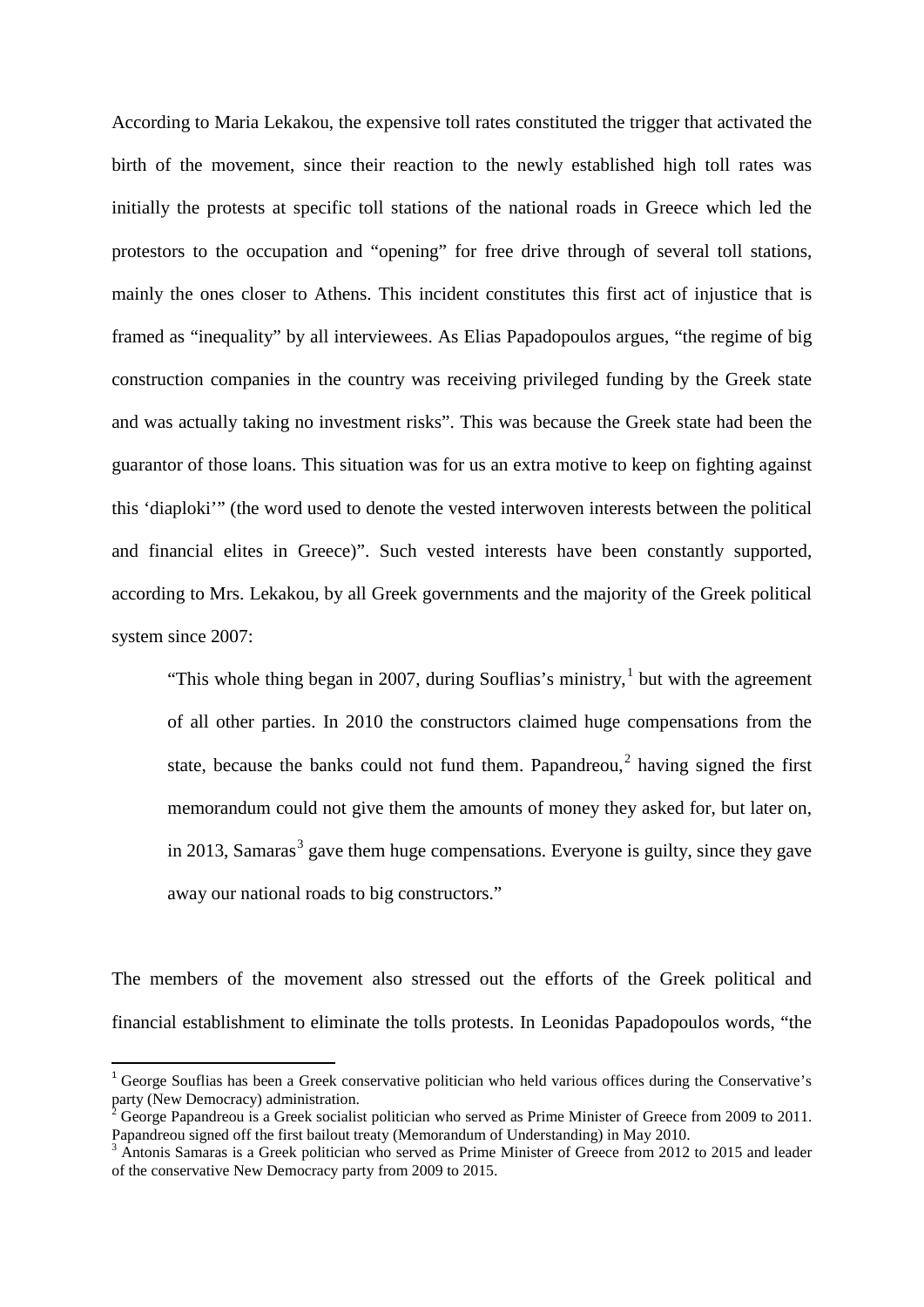expansion of the movement hurt them a lot and they were forced to vote for two 'photographic'<sup>[4](#page-11-0)</sup> laws, legislating junta methods<sup>[5](#page-11-1)</sup> to restrict our actions. Even the traffic police became the security service of the big constructors", and Mrs. Lekakou adds, "they started suing us, because they were backed up by the state with consecutive, "photographic" laws". It is noteworthy that the movement's members do not hide themselves and that they fully disclose their identity. A consequence of their eponymous action is that they have been repeatedly prosecuted for their activism and are "trapped" in ongoing legal battles.

In their view, social inequality was further intensified by the implementation of the various memoranda and the consequent austerity policies, which hit mainly the lower - in financial terms - social groups. According to Elias Papadopoulos:

"We should not forget that the current crisis is an over-concentration crisis. Thus, the wealth has been concentrated in the hands of few people and the vast majority of society cannot consume the goods they produce. In that sense there is a huge imbalance created in the production and consumption system, including the huge unemployment rates as well. The crisis actually diminished the available income per household and made us expand our action beyond the tolls issue".

<span id="page-11-0"></span><sup>&</sup>lt;sup>4</sup> 'Photographic laws' is a commonly used Greek expression denoting that a statute is being enacted in order to serve specific interests. Thereupon, it is an expression that has a negative connotation by emphasizing that the specific law is not dictated out of the necessity to serve the orderly function of a democratic society, but rather to serve the interests of specific stakeholders that hold interlocking interests with public agents.

<span id="page-11-1"></span><sup>&</sup>lt;sup>5</sup> The Laws that criminalized the denial of the payment of the toll posts are laws 3920/2011 and -mainly-4070/2012. The criminalization of the denial of tolls' payment is based on a specific type of crime called "idionymo" (delictum sui generis, crime sui generis, special legal notion, idionym). In legal terms, "idionymo" is the crime for which the law dictates special (stricter) penalties compared to other crimes of the category to which it belongs. The term first appeared in a law of 1929, under the Eleftherios Venizelos government, aiming at criminalizing the public expression of subversive (mainly communist or anarchist) ideas. Until 1974, when the junta regime came to its end, the "idionymo" was used to criminalize the public endorsement and dissemination of communist ideas (Imerodromos.gr 2015; Left.gr 2016).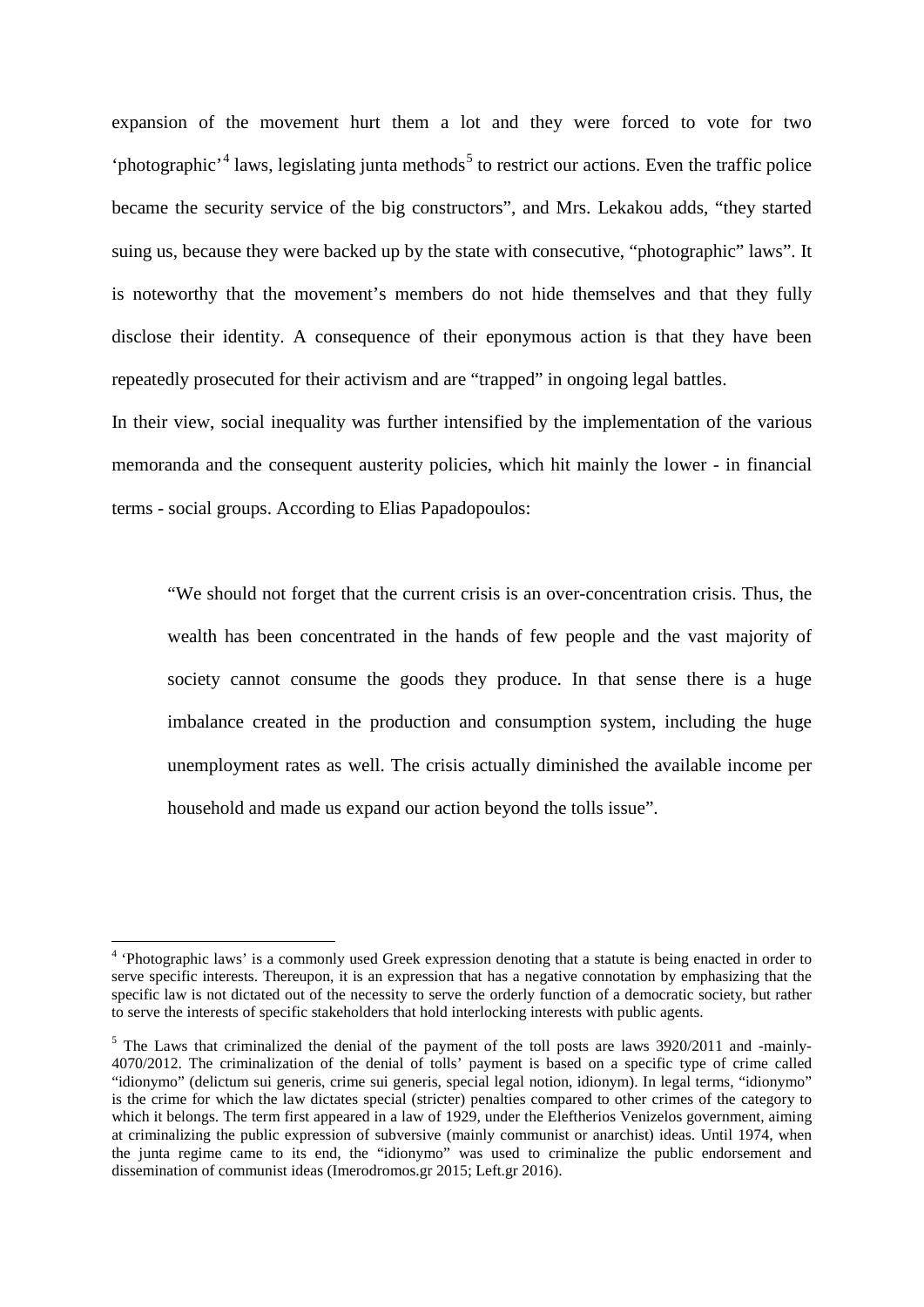Concurrent with other studies (Fominaya, 2017: 3; Gerbaudo, 2017), we argue here that the 'Do not pay movement' is an anti-austerity social movement that primarily directs its discontent towards national politics and oligarchies. The 'Do not pay movement' can be seen as a counter-hegemonic movement that overtly challenges austerity policies and opposes those supporting and implementing them. It could be argued that the members of the movement adopt, what Gerbaudo (2017) has called a radical and anti-oligarchic discourse of citizenship, which allows the protestors to clearly distinguish themselves from the national political and financial elites and their neoliberal rhetoric. That becomes even more explicit in their manifesto. In their collective self-identification, it is clear that they see the movement has having gradually developed into an "innovative political movement of resistance" that fights against "barbaric policies" that threaten people's rights and living conditions. The movement is associated with "the exploited social strata" and as such its main aim is to secure people's free access to public goods along with the creation of a solidarity network.

Moreover, to accentuate their objection to austerity policies and those supporting them, in their manifesto, they employ a war rhetoric emphasizing words such as: fight, battle, resistance to a rotten political system. Nevertheless, it is important to argue here, that such powerful language is not just been adopted in order to demonize the opponent but also to mobilise the citizens (see Gerbaudo, 2017). As mentioned above, the creation of a sustainable solidarity network is a vital objective of the movement. Leonidas Papadopoulos refers to the electricity cut-offs in private households by the main power provider in Greece (DEI- Public Power Corporation), as a consequence of the crisis and the diminished household income. This power cut-offs were reckless in that they affected poor families and people with serious health problems who could not afford to pay their electricity bills. In a smaller scale, the Athens Water Supply and Sewage Company (EYDAP) followed a similar policy by cutting off water provision to those households that failed to pay their water bills. As Leonidas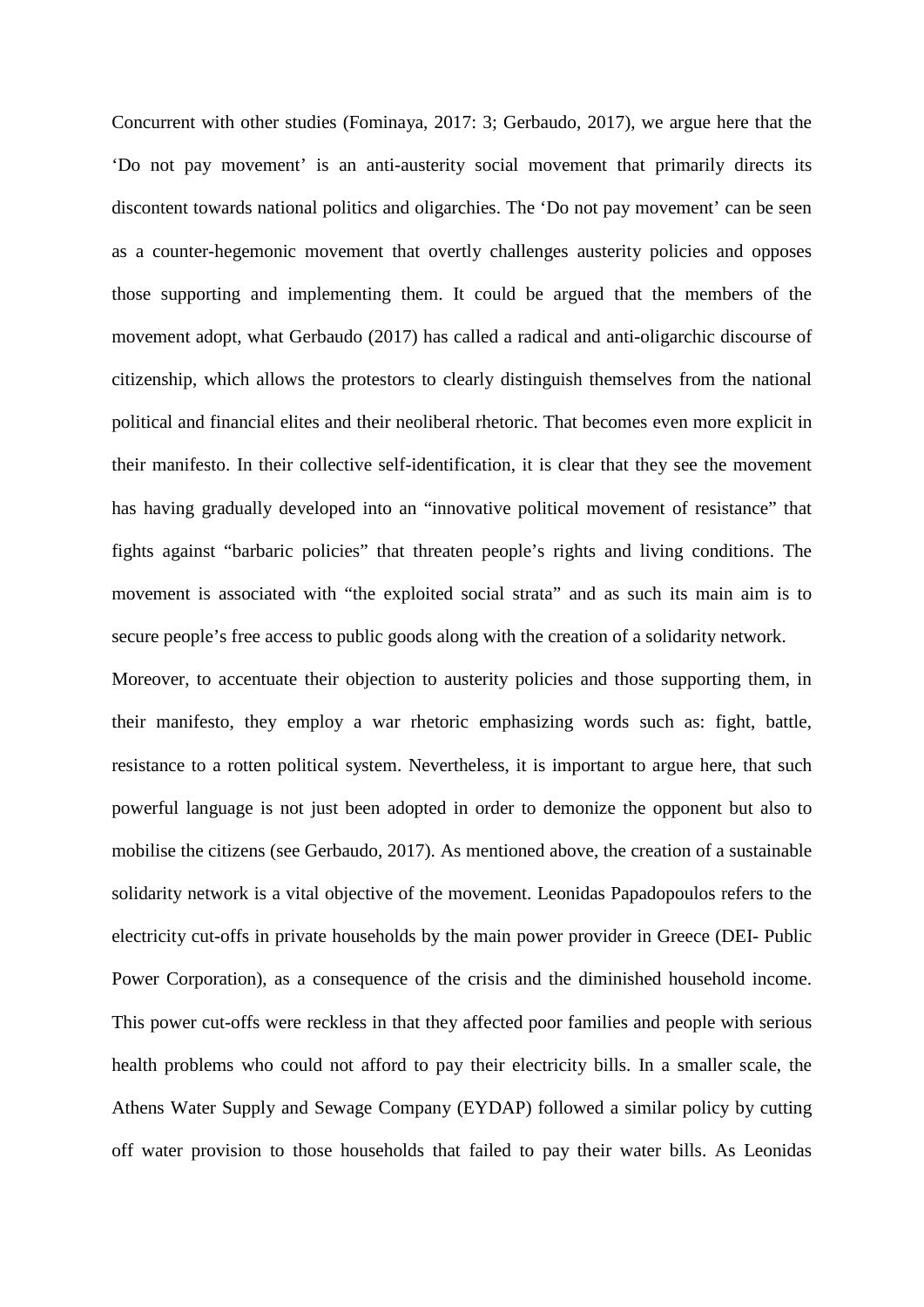argues "due to their cold-heartedness they have started cutting off the electricity to totally weak social groups, to people that will never be able to pay their debts". In a similar vein, Yannis Damoulis also notes,

"We haven't found anyone that had his power cut off and was ok in financial terms. Everyone is impoverished, people with zero income. I don't know what to say. We are talking about tragic conditions! They cut the power in the middle of the winter off impoverished families with zero income. It is tragic, it's a crime".

According to the interviewees, another major target with regards to the intensification of social inequality and social injustice in Greek society, was the way in which the political and financial elites failed to represent the people also with regards to the issue of house confiscations by the banks as more and more families incurred overwhelming debts and failed to pay their mortgages. "It has to do with the Greek government of course" (referring to SYRIZA), according to Elias Papadopoulos, "which has changed sides and serves the interests of the financial elites and several notaries, who are very close partners of the banks". From the discussions with the interviewees, it became obvious that they target all recent Greek governments regardless of their political ideologies within the Left-Right spectrum. This is consistent with the main finding of Kaldor and Selchow (2013: 84) in their study on 'subterranean politics', which is shared across different types of protest and initiative - the extensive frustration with formal politics. It is also clear that the members of the 'Do not pay movement' do not accept hegemonic narratives that suggest that austerity measures are beyond state control and, therefore, their view is that blame for austerity should be placed upon all political parties, including the radical left party of SYRIZA. Maria Lekakou elaborates on this issue when she states that, "Kontonis (current Minister of Justice) recently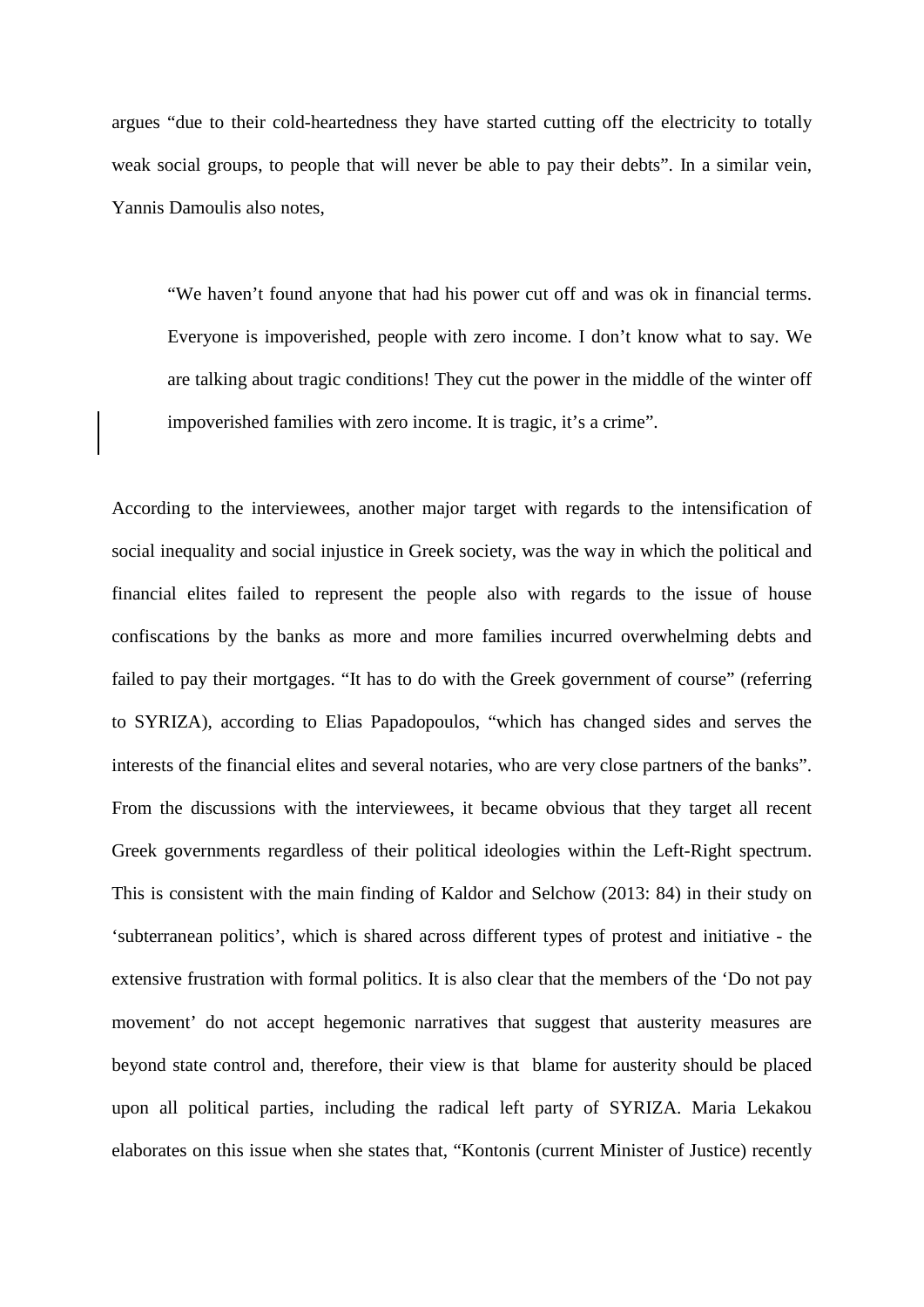said that they are going to implement electronic confiscations. This is barbarism. It denotes illegal alliances and pre-determined enslavement". As the above statement makes clear, the movement condemns such acts as illegal and having devastating results to people's lives. In the same vein, Yannis Damoulis underlines the unethical dimensions of house confiscations by the banks:

"The banks confiscate the houses of fellow citizens. One could ask, why did they get a loan if they didn't have the money to pay it off? When one got the loan, one had a job as well. One had his own schedule to pay it off. The banks have been recapitalized two, three times already. Where is that money? Since they are recapitalized should we keep on paying these loans? This is the mafia that is governing the country. The international mafia. These are our opponents".

Other actions in the struggle against inequality and social injustice perpetrated by the elites discussed by the movement members, especially by Maria Lekakou, were the - nowadays abolished - five euros ticket for the use of health services in public hospitals, and the closing down of several small public healthcare units in downtown Athens - in the area of Patisia which were serving the needs of several thousands of people who cannot afford private healthcare.

It becomes obvious from the discussions above that the movement clearly adopts a counterhegemonic narrative of 'us' (the citizens) versus 'them' (the political and economic elites) (Gerbaudo, 2017) in order to contest neoliberal policies and to question the legitimacy of the elites to represent the citizens. By doing so, the movement aims to construct what Gerbaudo (2017: 37) describes as an inclusive "common ground" for protest mobilization. It is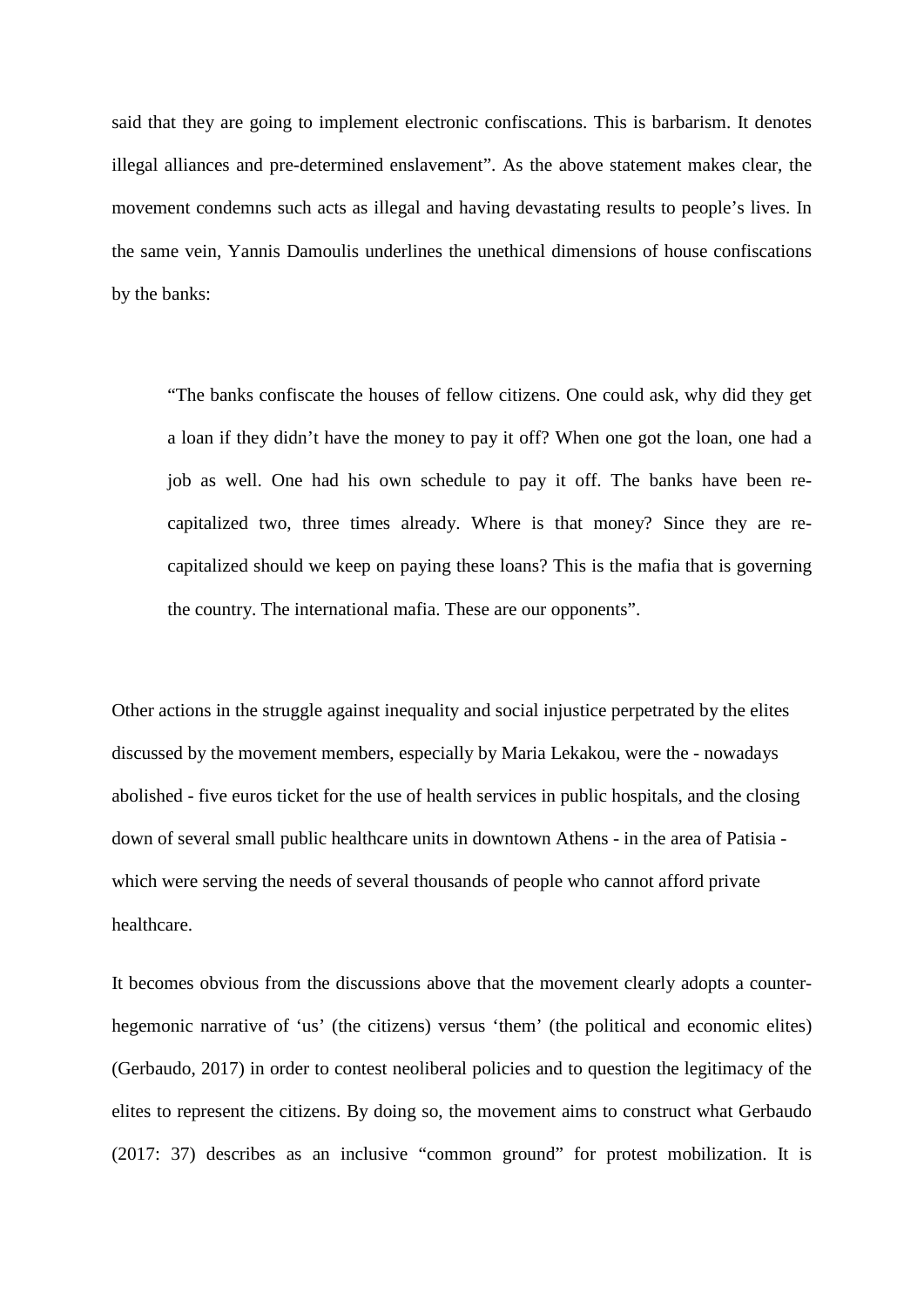important to mention that the 'them' is constructed in terms of political elites who are supported by the capitalist system and the neo-liberal order.

The political narratives we have been discussing focused on specific causes and situations of social injustice and in constructing an 'us' that is against their ideological enemies. The interviewees see these situations as directly linked to the political administration sector in Greece and the local and international capital, which in a context of crisis have managed to successfully pursue their interests against the highly indebted lower and middle social classes. As it is also clearly stated in their web site, the movement maintains strong positions with regards to a range of issues beyond those discussed above such as: popular sovereignty, a demand of national independence and social justice, rupture with neoliberal policies and the European Institutions that support them, fight against fascism, ceasing of privatisations and a restructuring of the society on socialist foundations. The 'Do not pay movement' members use this narrative mainly to designate their ideological opponents and establish their activist tactics, which aim at disseminating the rationale of civic disobedience, through a grassroots activism, against the unfair legislations and policies that suppress the lower and middle classes of society. It is worth noting here that although supranational structures - such as the IMF, EU, and the European Central Bank- are frequently present in their denouncing rhetoric, their immediate actions and agenda target primarily national politics. This finding concurs with Pianta and Gerbaudo's (2014) argument that such movements are less interested in transforming European governance structures since they are primarily focused on domestic politics.

Notably, the narratives and interpretive repertoires of the members of the 'Do not pay movement' are grounded on a specific political-ideological orientation. According to Elias Papadopoulos, "the framework for the function of the movement is a political one. We do not favor an apolitical activism. When you act against the biggest interests in the country, the big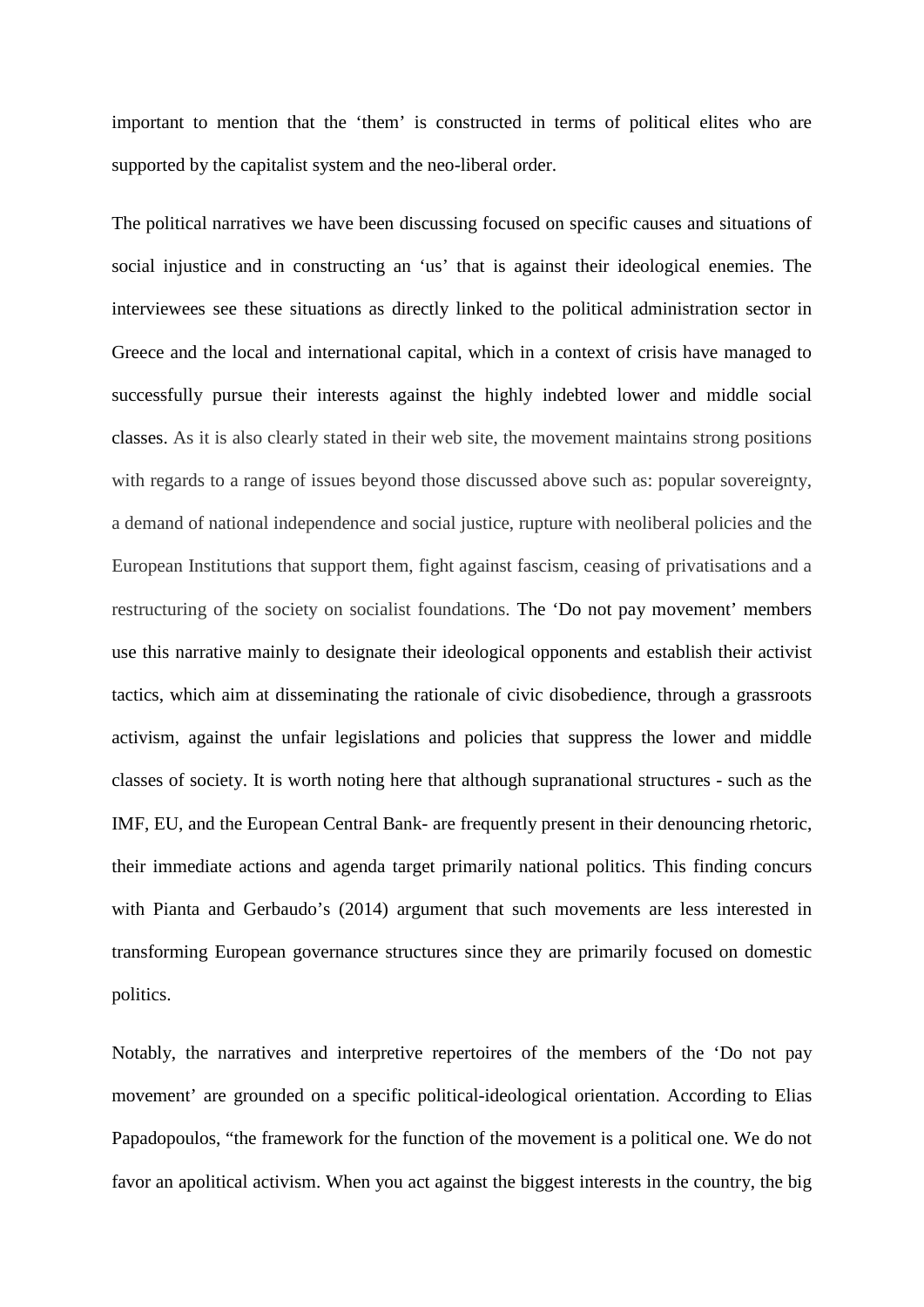constructors, the banks, the big international funds, the international capital, anybody can understand that our activism is a deeply political one". The movement goes on to advocate a new form of politics that is carried on by a 'us' that is discursively constructed as open to everyone who wishes to join the struggle against a 'them', political elites and financial elites that fail to represent the interests of the people.

Even though most members referred to their communist beliefs (L. Papadopoulos, M. Lekakou, Y. Damoulis), they all underline that the movement is open to anyone who shares their anti-establishment, anti-austerity activist values, with the exception of far-right party Golden Dawn. It is important to note that the 'Do not pay movement' participated in the Greek general elections in 2012 as an independent party, gaining almost 1% of the votes and, again in the September 2015 general elections as part of coalitions [e.g. with Laiki Enotita (People's Unity)]. It is also important to mention here that the parties that were part of the coalition cannot be considered part of the political establishment, being, in fact, radical voices from the left ideological spectrum. The movement's participation in the general elections indicates, to some extent, their belief that the corrupt political establishment should be fought 'from within'. This constitutes, in fact, a popular position that is usually adopted by both parliamentary and non-parliamentary voices of the left spectrum in Greece. After all, it is clear from the movement's manifesto and their testimonials that they do not share an anarchistic political orientation. Instead, they support and fight for the transformation of the national structures of governance and parliamentary representation in a way that would promote the restructuring of society on socialist foundations.

The construction of a collective identity – "us" - ideologizes " them" in terms of a capitalist, neoliberal enemy which is primarily associated to the domestic political and financial elites. Yet, it is important to note that their ideological strategy is not expressed in terms of a political programme or as part of their function as a political formation, even though they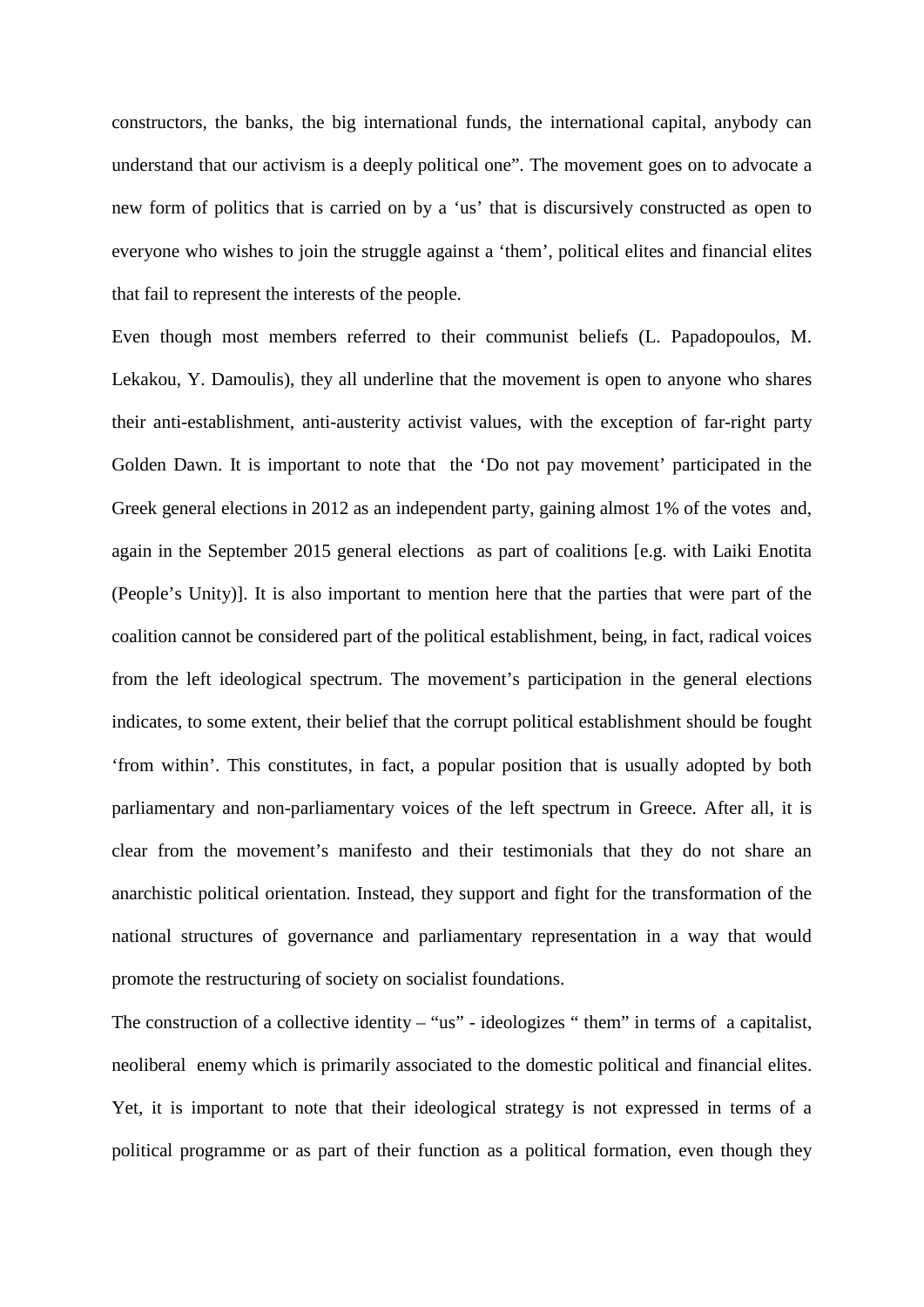have participated twice in general elections. Their ideological strategy is, in fact, underpinned by beliefs and ideological motivations that are articulated in collective action that takes the form of micro-acts of resistance. As we shall see in the following section, this type of collective action is motivated both by their willingness to actively intervene and support the lower social strata that are suffering under austerity policies. Unlike the post-2010 social movements (e.g., The Indignados) and major mobilizations that were short-lived, the 'Do not pay movement' has lasted several years. The interview data suggest that this is, in part, because of the existence of a stable core of people - all interviewees are members of the movement since its very beginning. These close bonds between these members – notably, the fact that M. Lekakou is the mother of Elias and Leonidas Papadopoulos - and their continuous engagement with tactics that involve everyday acts of resistance suggest that what matter to the protestors are the everyday struggles encountered by those living Greece.

Finally, considering that their activism emerges at the grassroots level without directly involving any elite members (e.g. established politicians, entrepreneurs), it could be argued that it functions as a left-wing counterweight to the far-right activism of Golden Dawn (GD). Borrowing the terms "inclusionary" and "exclusionary" from the theory of populism, where the first denotes leftist populism (Stavrakakis and Katsambekis, 2014: 135) and the latter right-wing populism (Betz, 2001: 2), we could argue that while GD's activism is an exclusionary one, aiming at serving - according to their ideological manifesto - strictly the Greek citizens -the Do not pay social movement implements inclusionary activism, aiming at helping everyone in need regardless from racial or ideological affiliation. This kind of activism is something that the members of the movement perceive as needed in Greek society, which suffers with the implementation of consecutive austerity policies.

## **Grassroots forms of dissent and micro acts of resistance**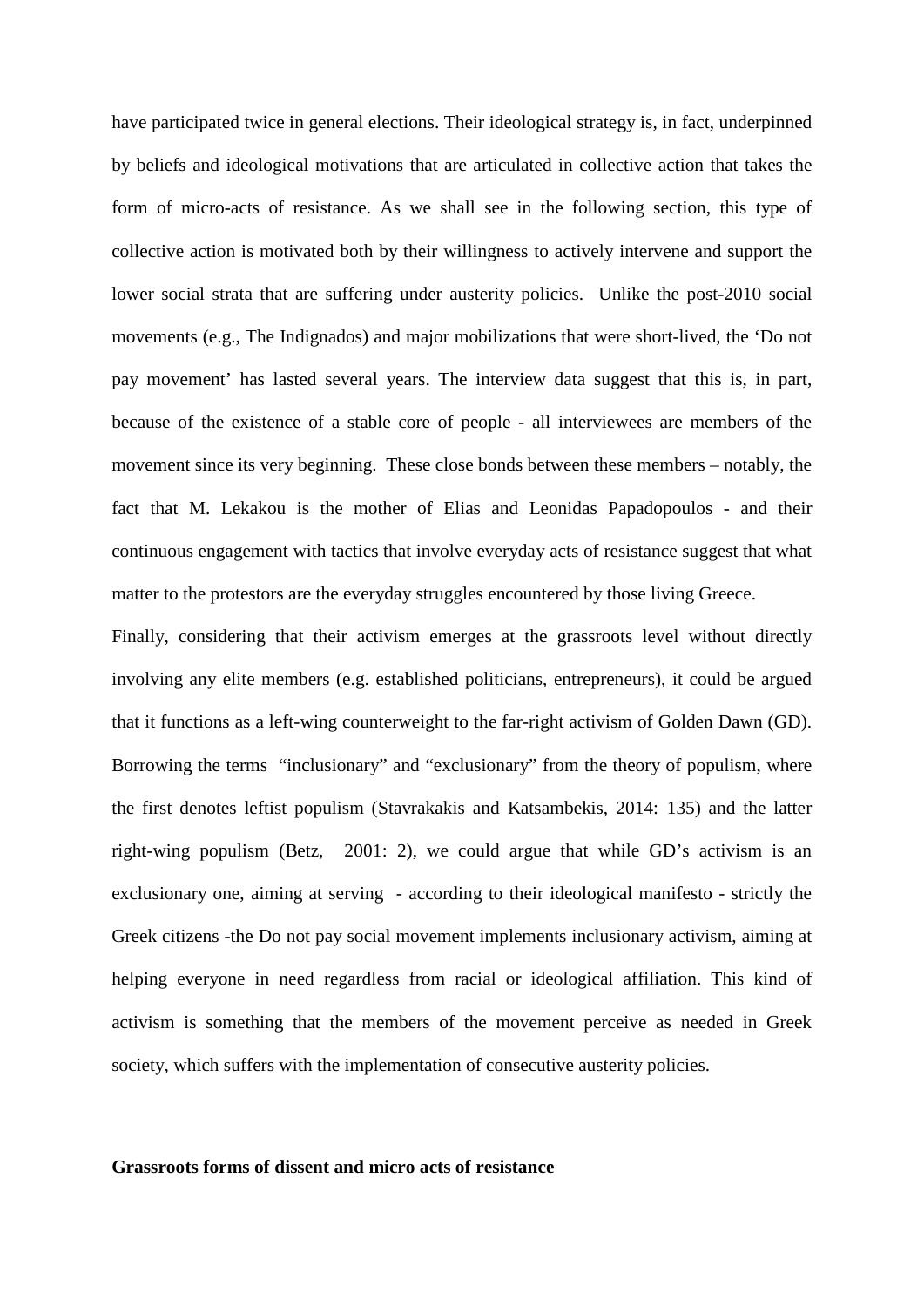In this section, we look at how the strategies of everyday resistance developed by the movement can be understood in terms if micro-acts of resistance rather than fully-fledged mass mobilizations that galvanize media attention. Even though austerity policies were not from the beginning a direct target of the movement - the tolls protests have been taking place since 2009- the emergence of the crisis and the austerity policies gave an additional impetus to the movement's activities. These activities, according to the interviewees, fall under the rationale of civic disobedience. According to Elias Papadopoulos:

"We are active in various domains, a multi-level action, whose basic law is solidarity. It is resistance and disobedience. In our opinion, we can't achieve anything without disobedience, when the unfair is being legislated. We believe that the disobedience against these unfair and anti-constitutional laws is an obligation for all citizens. That is something mentioned in the Greek Constitution as well. Our action is an anticapitalist one. It's the sand in the gears of the system, even though many people do not approach it that way. It can adopt itself in different situations and tackle specific problems that have emerged mainly during the crisis, but are actually issues deriving from capitalism itself. Thus, we cannot separate those things. Our action is antimemorandum, opposite to the crisis and against capitalist standards, like hyperconsumption."

The framing of protest actions in terms of civic disobedience anti-capitalist resistance underpins the interpretative repertoire of the 'Do not pay movement' members. Hence, it is not surprising that the protestors place themselves in a dystopic capitalist environment that permeates Greek life in financial, political and social terms. This needs to be understood against a political backdrop in which consecutive memoranda signed by the Greek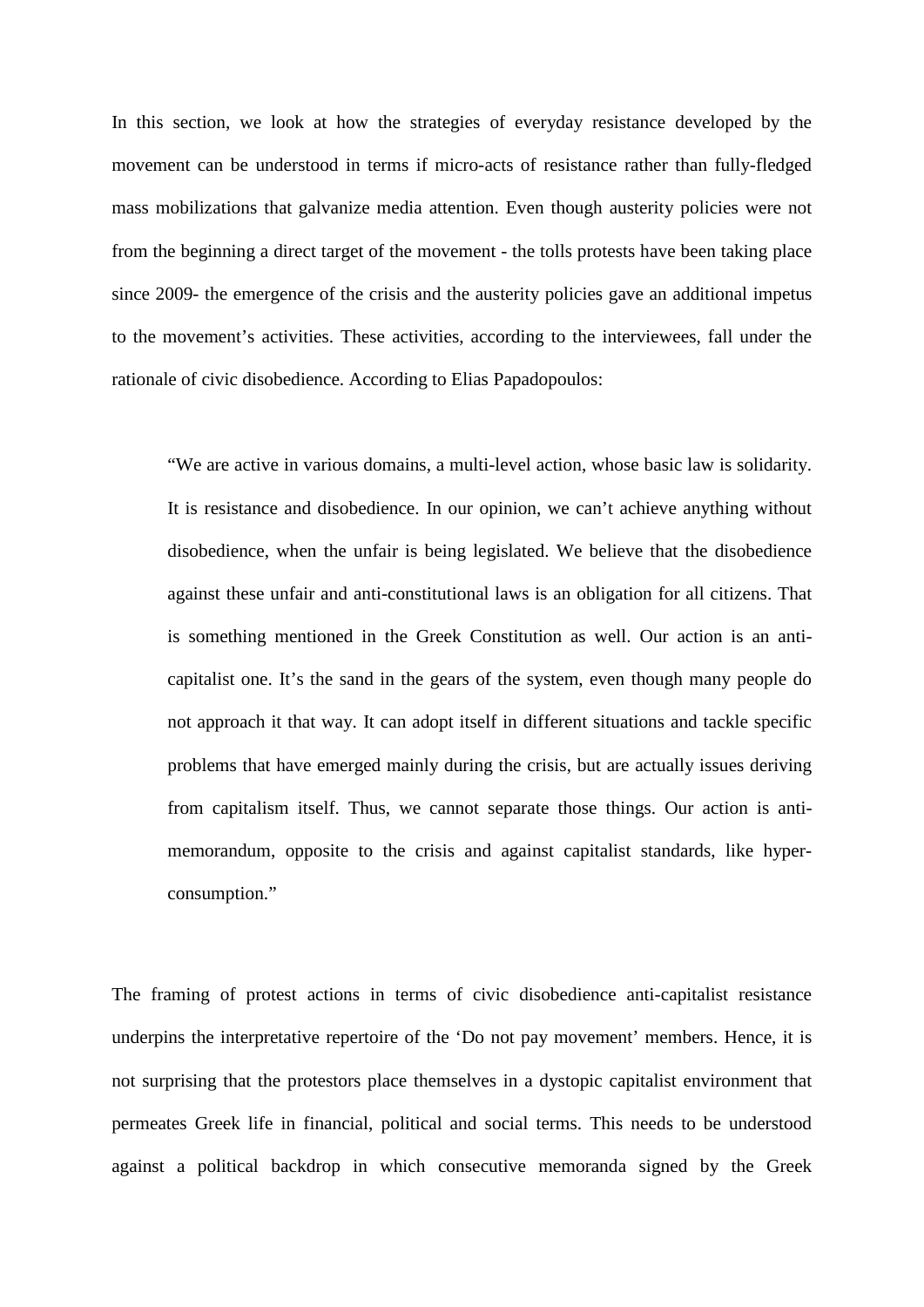governments since 2010, which brought with them a series of severe austerity measures (Triantafyllidou, Gropas & Kouki 2013).

The movement first emerged in to demonstrate its grievances against the toll posts in the national roads as previously discussed. According to Mrs. Lekakou:

"We were going with our flags and our banners, because we studied the franchise contracts of OUR (emphasis placed by the interviewee) national roads to the big constructors and first and foremost our biggest national constructor, and we fought to diminish the tolls. In the beginning, to create a charge per kilometer to construct the roads in a proper way. They (the constructors) were already claiming the tolls for unconstructed roads. This was happening until very recently with the Olympian national road."

In addition to the toll posts protests, the movement directs its attention to power cut-offs that the public supplier of electricity was imposing on families who were failing to pay their bills. Their actions were two-fold: firstly, the movement's members intervene by reconnecting the power supply to households; secondly, they assist families with the set up of financial settlements between the consumers and the public power supplier. Our interviewees argue they have helped hundreds of citizens reconnecting their electricity supply from the New Democracy administration<sup>[6](#page-19-0)</sup> and under the current SYRIZA government.

Another major activity of the movement is the resistance against the confiscations. Yannis Damoulis gives a rather illuminating description of the rationale of their presence in the civil courts:

<span id="page-19-0"></span><sup>6</sup> Reference to the coalition government of Greece between June 2012 and January 2015. Its primary party was New Democracy (right-wing party), escorted by PASOK (socialists) and DIMAR (Democratic Left), a centerleftist party.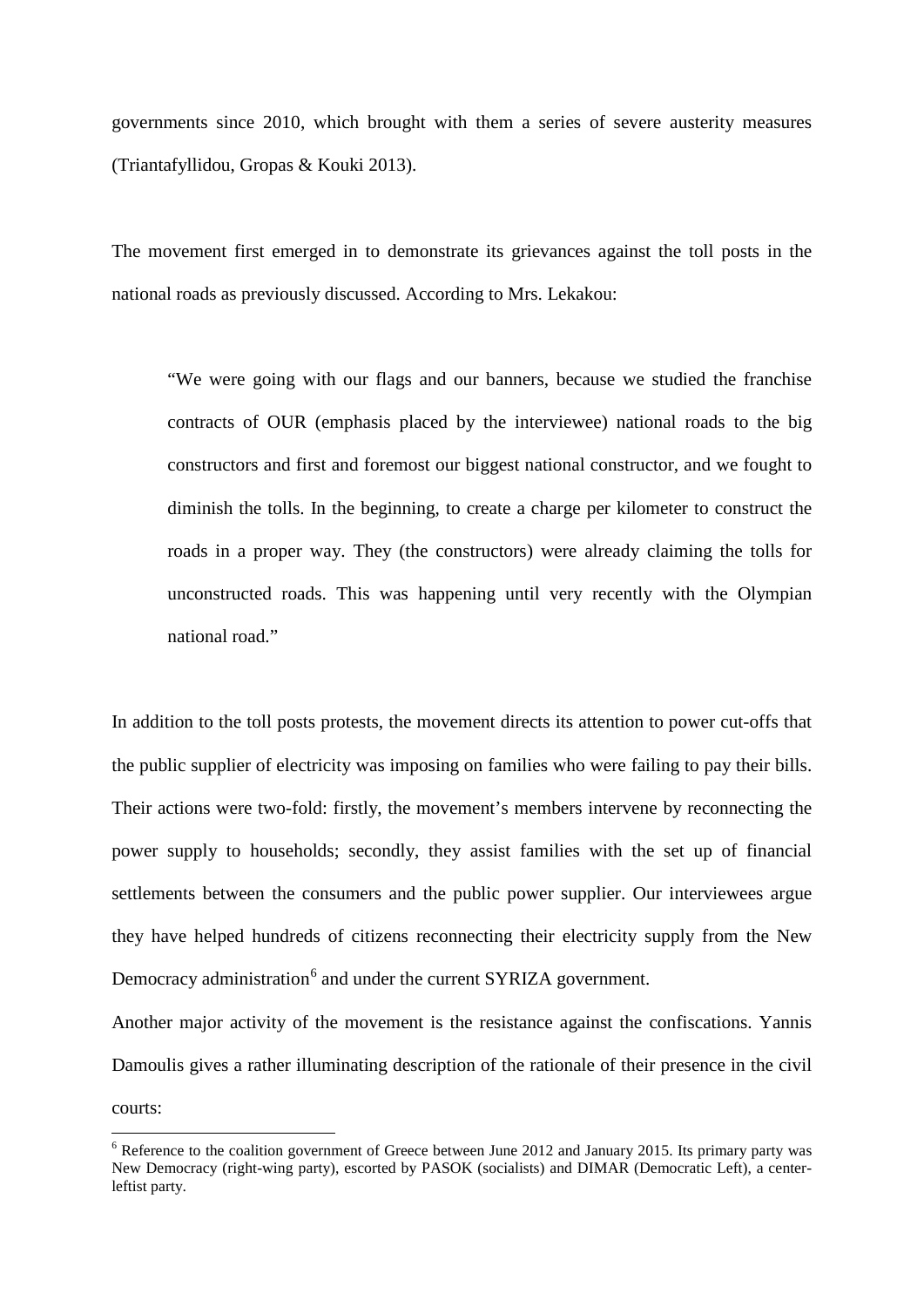"For three and a half years now we are in civil courts with the confiscations, an activity that has begun from Ilion (a municipality in the wider area of Athens). We have prevented confiscations for people that have a single house, or a little store, but we do not prevent private confiscations, between individuals or companies that have to pay off their staff. For example Ledra Marriott (a recently bankrupt hotel in downtown Athens). We asked them (the employees), do you want the confiscation to take place or not? And they answered yes, because a new owner might re-open the hotel. We don't interfere with these confiscations".

The members of the movement have also staged occupations as part of their activism tactics. For example, they have occupied the cash registers of hospitals to prevent them from taking the five-euro ticket from the people and, more recently, civil courts, in order to prevent confiscations.

## **Conclusion**

The findings of this research suggest that the movement's collective identity is predicated on the stark opposition between "us" (the people) vs. "them" (the corrupt political and financial elites) as a capitalist and neoliberal enemy that is primarily embodied by the domestic political and financial elites. We have also seen that what is distinctive about the protest tactics of the 'Do not pay movement' is how their collective action is underpinned by everyday forms of grassroots resistance, which bear little resemblance with the actions and initiatives of other European anti-austerity movements, which involved large-scale activities such as mass demonstrations and occupations and assemblies in public space. The actions and initiatives we discussed in this chapter suggest that civic disobedience and anti-austerity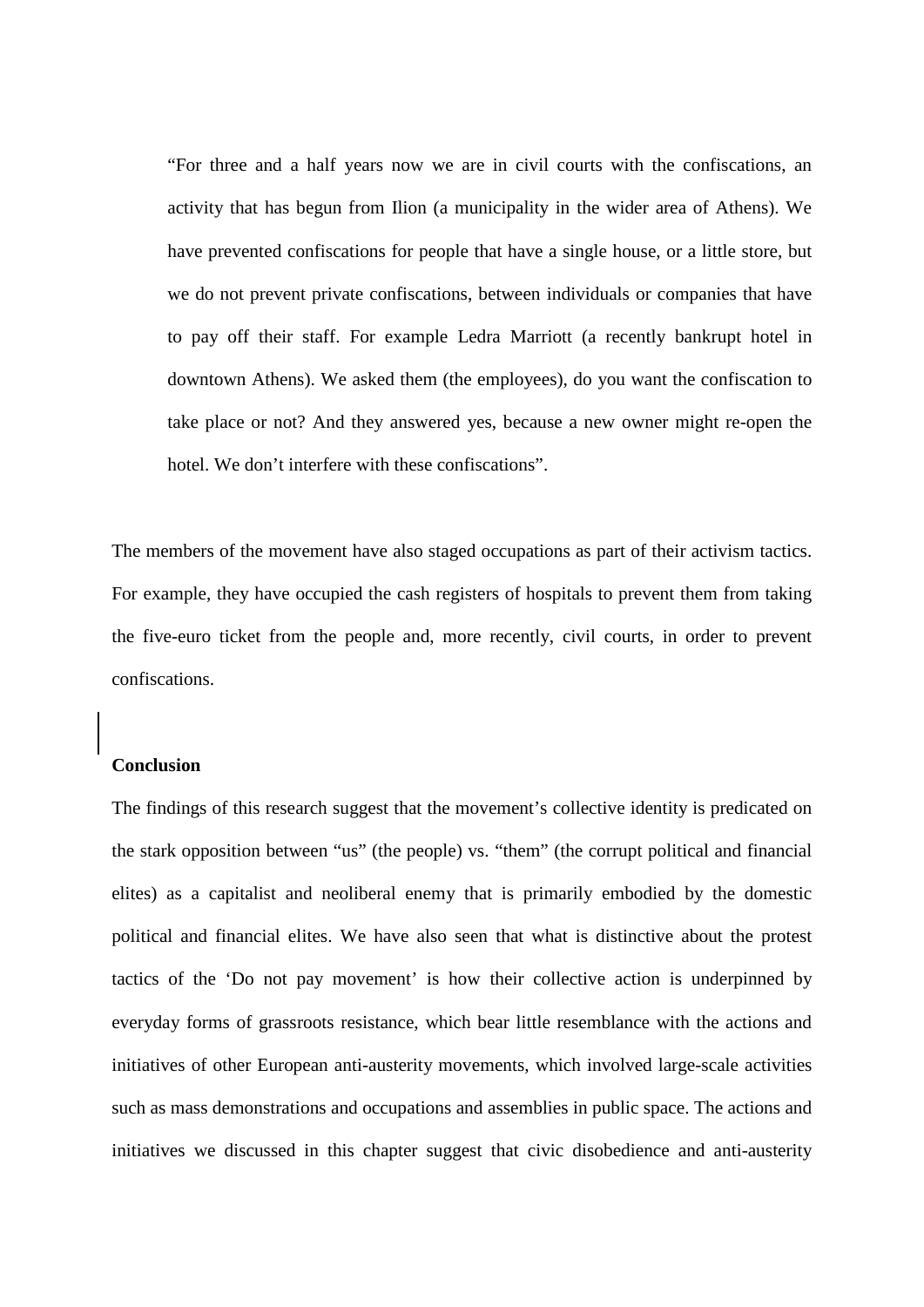protest are carried on through activities that punctuate the fabric of everyday life with microacts of social justice. With these small acts of social justice, the members of the movement seek to have a direct and immediate impact on the everyday struggles of Greek families afflicted by austerity measures. What is at issue here is a type of grassroots everyday resistance that is articulated through what Vaiou and Kalandides (2017: 442) call 'solidarity initiatives'. These are small-scale acts of solidarity that involve a 'broad range of practices that share a common goal of alleviating or easing some of the effects of the crisis (…) and reciprocally engage and empower those who are hardly hit by it'. Arguably, then, we are dealing with a social movement that pursues a 'collective re-imagining of democracy' (see Kaldor and Selchow, 2013: 88) through a new kind of politics that is more participatory and articulated at the micro-scale of everyday life.

## **Acknowledgements**

We would like to thank the School of Media, Communication and Sociology at the University of Leicester for providing funding for the transcription of the interviews.

# **References**

Arksey H and Knight PT (1999) *Interviewing for Social Scientists*. London: Sage.

Betz, H. (2001) 'Exclusionary Populism in Austria, Italy, and Switzerland', *International Journal*, 56(3): 393- 11.

Baiocchi, G. and Ganuza, E. (2012) 'Politics without Banners. The Spanish Indignados' Experiment in Direct Democracy'. In E. Stetter, K. Duffek, and A. Skrzypek (eds.) *Building New Communities - Notes from the Transatlantic Dialogue of Dialogues*. Brussels: Foundation for European Progressive Studies, Renner Institute, pp. 110-117.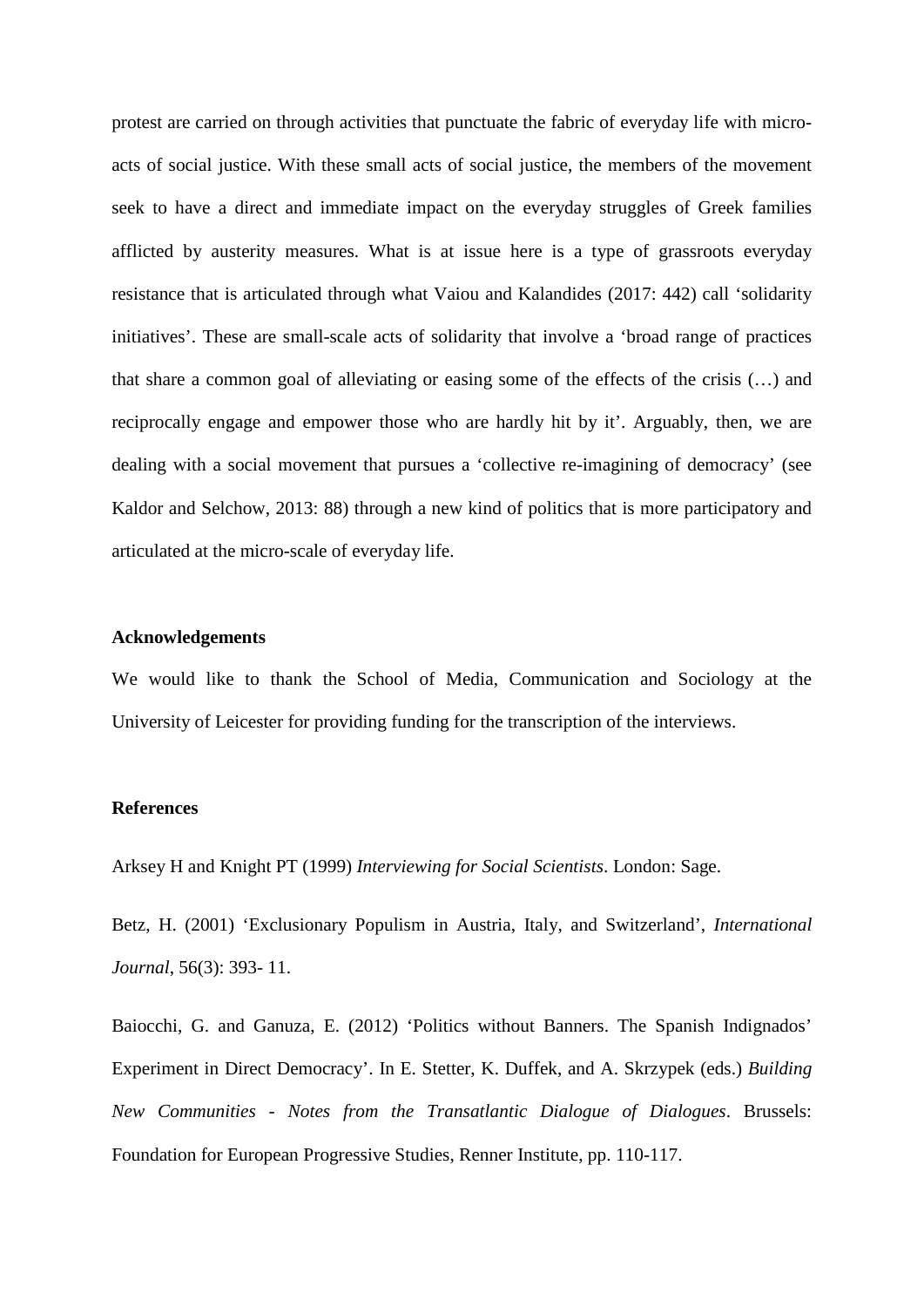Biekart, K. and Fowler, A. (2013) 'Transforming activisms 2010+: Exploring ways and Waves', *Development and Change* 44(3): 527–546

Burr V. (1995) *An Introduction to Social Constructionism.* London: Routledge. Fairclough I., Fairclough N (2012) *Political Discourse Analysis*. London: Blackwell.

Flesher Fominaya, C. (2015) 'Debunking spontaneity: Spain's 15-M/Indignados as autonomous movement' *Social Movement Studies*, 14: 142–163.

Flesher Fominaya, C. (2017) European anti-austerity and pro-democracy protests in the wake of the global financial crisis, *Social Movement Studies*, 16:1, 1-20, DOI:10.1080/14742837.2016.1256193

Gatopoulos, D. (3 May, 2017). Meet the brothers fighting for indebted Greek homeowners. *Reading Eagle*. Available at: [http://www.readingeagle.com/ap/article/meet-the-brothers-fighting-for](http://www.readingeagle.com/ap/article/meet-the-brothers-fighting-for-indebted-greek-homeowners)[indebted-greek-homeowners](http://www.readingeagle.com/ap/article/meet-the-brothers-fighting-for-indebted-greek-homeowners)

Gerbaudo, P. (2012) *Tweets and the Streets – Social Media and Contemporary Activism*. London: Pluto Press.

Gerbaudo, G. (2017) The indignant citizen: anti-austerity movements in southern Europe and the anti-oligarchic reclaiming of citizenship, *Social Movement Studies*, 16:1, 36-50, DOI: 10.1080/14742837.2016.1194749.

Glasius, M. and Pelyers. G. (2013), 'The global moment of 2011: Democracy, social Justice and dignity', *Development and Change* 44(3): 547–567.

Kaldor, M. Selchow, S. (2013) 'The "Bubbling Up" of Subterranean Politics in Europe', *Journal of Civil Society* 9(1): 78-99.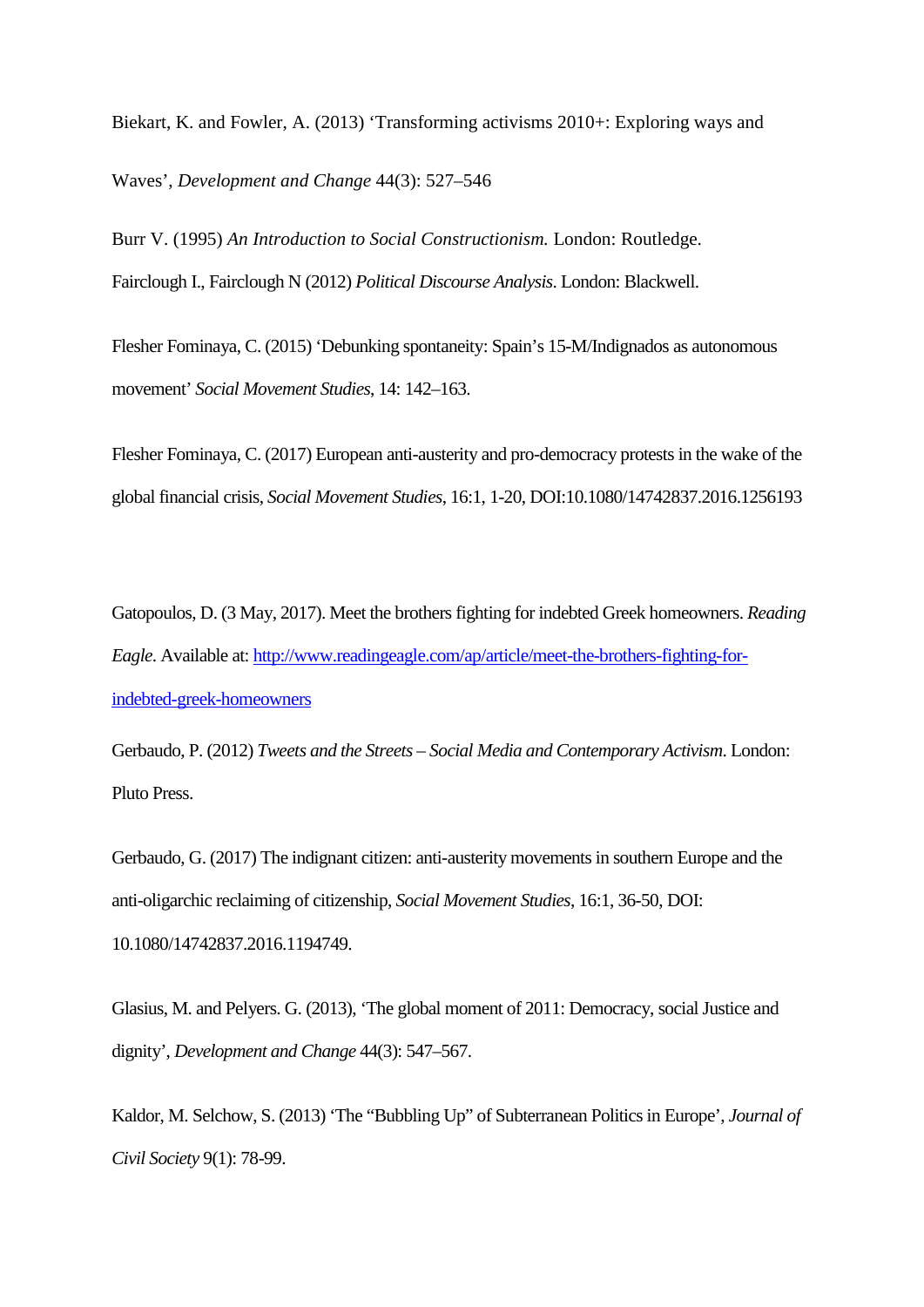Karyotis, G., Rüdig, W. (2017). 'The Three Waves of Anti-Austerity Protest in Greece, 2010-2015', *Political Studies Review*, 1-12 DOI[: https://doi.org/10.1177/1478929916685728](https://doi.org/10.1177/1478929916685728)

Kyvrikosaios, D (30 March, 2017). As austerity digs in, Greek courts are battleground on foreclosures. *Reuters*. Available at: [http://uk.reuters.com/article/uk-eurozone-greece](http://uk.reuters.com/article/uk-eurozone-greece-repossessions-idUKKBN17125B?il=0)[repossessions-idUKKBN17125B?il=0](http://uk.reuters.com/article/uk-eurozone-greece-repossessions-idUKKBN17125B?il=0) (accessed 13 July 2017)

Ishkanian, A. and Glasius, M. and Ali, I. S. (2013) *Reclaiming democracy in the square? Interpreting the movements of 2011-12. Department of Social Policy*, London School of Economics and Political Science, London, UK. Available at:<http://eprints.lse.ac.uk/53474/> (Accessed 13 July 2017).

Left.gr (2016). As if today the Greek Parliament voted for the "Venizelos' idionym" back in 1929. [online]. Available at: https://left.gr/news/san-simera-1929-psifistike-sti-voylivenizeliko-idionymo. Accessed on May 20th 2017.

Matheson D. (2005). *Media Discourses: Analyzing Media Texts.* Berkshire: Open University Press.

Pianta, M. and Gerbaudo, P. (2014) 'In search of European alternatives. Anti-austerity protests in Europe" Basingstoke *Subterranean Politics in Europe* (2014) Available at: [http://works.bepress.com/mario\\_pianta/112/](http://works.bepress.com/mario_pianta/112/) (accessed on 12 July 2017).

Tonkiss F. (2012) Discourse analysis In: Seale, C., (ed.) *Researching Society and Culture*. London: Sage.

Poulakidakos S (2014) *Propaganda and Public Discourse. The presentation of the MoU by the Greek Media.* Athens: DaVinci Books.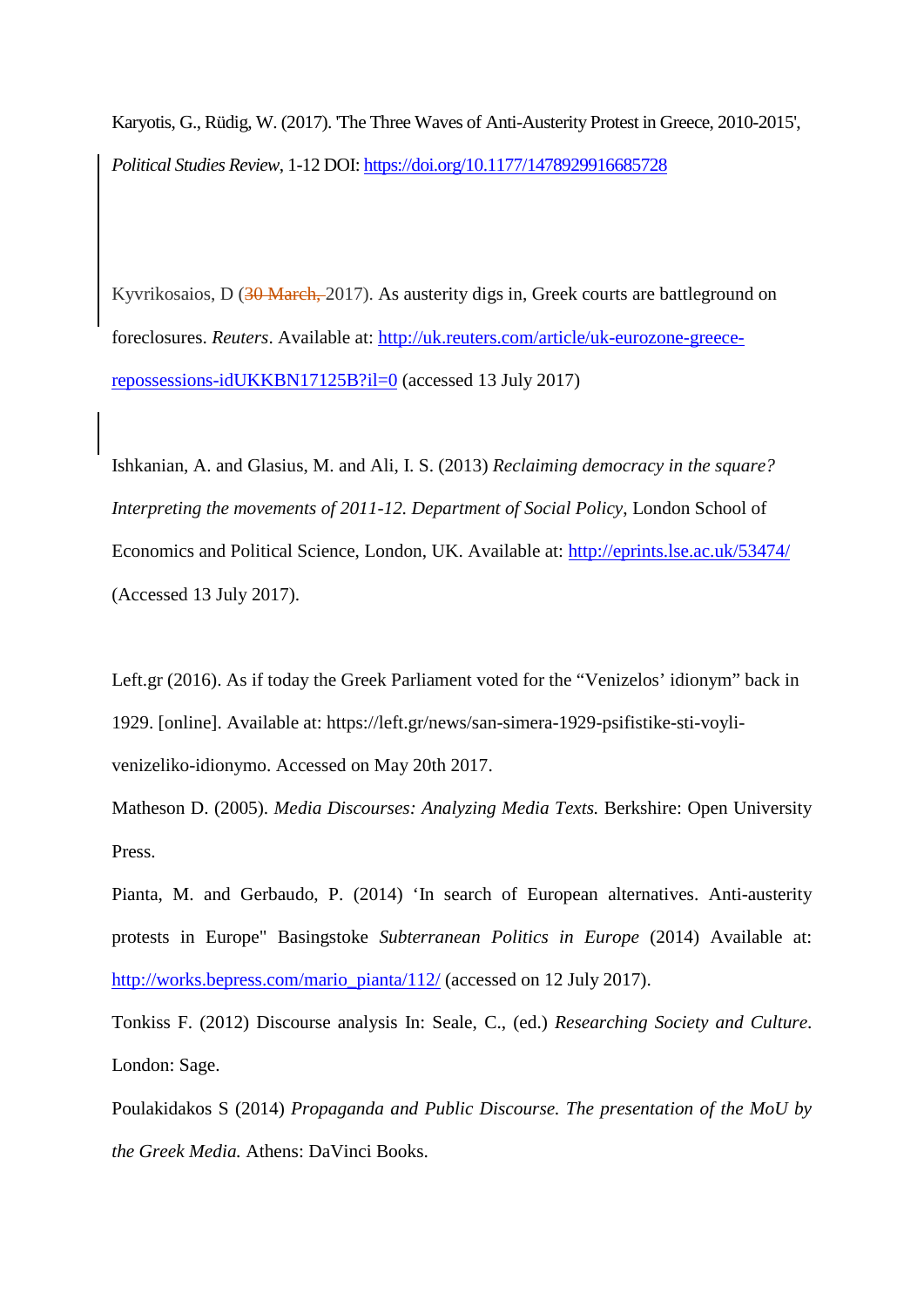Rovisco, M. (2016) 'A new 'Europe from below'? Cosmopolitan citizenship, digital media and the indignados social movement' *Comparative European Politics* 14(4): 435-457.

Rovisco, M. (2017) 'The indignados social movement and the image of the occupied square: the making of a global icon' *Visual Communication* 16(3): 337-359.

Rovisco, M. and Ong, J. C. (2016) *Taking the Square: Mediated Dissent and Occupations of Public Space* (London: Rowman & Littlefield International).

Rüdig, W. and Karyotis, G. (2013) 'Beyond the usual suspects? New participants in antiausterity protests in Greece' *Mobilization: An International Quarterly* 18(3): 313-330.

Rüdig, W. and Karyotis, G. (2014) 'Who protests in Greece? Mass opposition to austerity'

*British Journal of Political Science* 44(3): 487-513.

Simiti, M. (2014) 'Rage and Protest: The Case of the Greek Indignant Movement', *Hellenic Observatory Papers on Greece and Southeast Europe*, GreeSE Paper No. 82. Available at: [http://www.lse.ac.uk/europeanInstitute/research/hellenicObservatory/CMS%20pdf/Publicatio](http://www.lse.ac.uk/europeanInstitute/research/hellenicObservatory/CMS%20pdf/Publications/GreeSE/GreeSE-No82.pdf) [ns/GreeSE/GreeSE-No82.pdf](http://www.lse.ac.uk/europeanInstitute/research/hellenicObservatory/CMS%20pdf/Publications/GreeSE/GreeSE-No82.pdf) (accessed on 12 July 2017).

Smith, H. (11 March 2017) Greek activists target sales of homes seized over bad debts. *The Guardian*. Available at: [https://www.theguardian.com/world/2017/mar/11/greek-activists](https://www.theguardian.com/world/2017/mar/11/greek-activists-target-sales-of-homes-seized-over-bad-debts)[target-sales-of-homes-seized-over-bad-debts](https://www.theguardian.com/world/2017/mar/11/greek-activists-target-sales-of-homes-seized-over-bad-debts)

Triantafyllidou, A., Gropas, R. and Kouki, H. (2013), *The Greek crisis and European Modernity,* Basingstoke: Palgrave MacMillan.

Stavrakakis, Y. and Katsambekis, G. (2014) 'Left-wing populism in the European periphery: the case of SYRIZA', *Journal of Political Ideologies*, 19(2): 119-142.